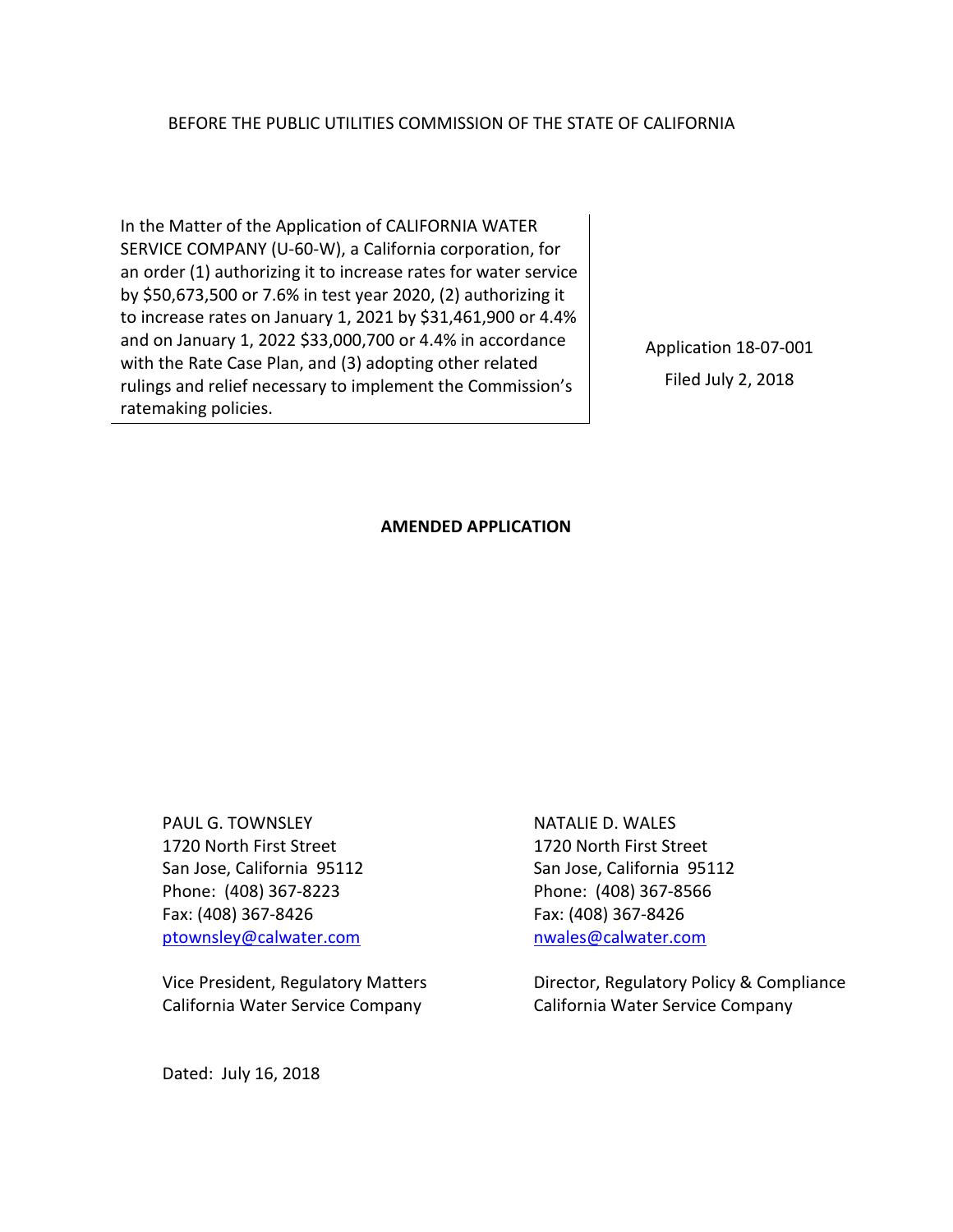## BEFORE THE PUBLIC UTILITIES COMMISSION OF THE STATE OF CALIFORNIA

In the Matter of the Application of CALIFORNIA WATER SERVICE COMPANY (U-60-W), a California corporation, for an order (1) authorizing it to increase rates for water service by \$50,673,500 or 7.6% in test year 2020, (2) authorizing it to increase rates on January 1, 2021 by \$31,461,900 or 4.4% and on January 1, 2022 \$33,000,700 or 4.4% in accordance with the Rate Case Plan, and (3) adopting other related rulings and relief necessary to implement the Commission's ratemaking policies.

Application 18-07-001 Filed July 2, 2018

## **AMENDED APPLICATION**

#### **I. AUTHORITY FOR FILING**

Pursuant to Rule 3.2 of the California Public Utilities Commission's ("Commission's") Rules of Practice and Procedure ("Rules") and Sections 454 *et. Seq.* of the California Public Utilities ("PU") Code, and in compliance with Ordering Paragraph 4 of D.07-05-062 and its Appendix (the Rate Case Plan or "RCP"), California Water Service Company ("Cal Water") respectfully submits this Amended Application for a general rate increase in 20 existing ratemaking areas<sup>1</sup> and the proposed "Travis District."<sup>2</sup>

#### **II. STATEMENT OF RELIEF SOUGHT**

By this Amended Application, Cal Water seeks general rate relief and specific findings, conclusions, and orders from the Commission. *In this Amendment, the tables in Sections II.A, II.B, and Attachment C have been updated to be consistent with the revenue increases* 

 $^1$  Cal Water proposes that its existing Dixon District and Stockton District be consolidated into a new "Central Region" ratemaking area.

<sup>&</sup>lt;sup>2</sup> If approved, this Application would consolidate two existing ratemaking areas and add the proposed Travis District, still resulting in a total of 20 ratemaking areas.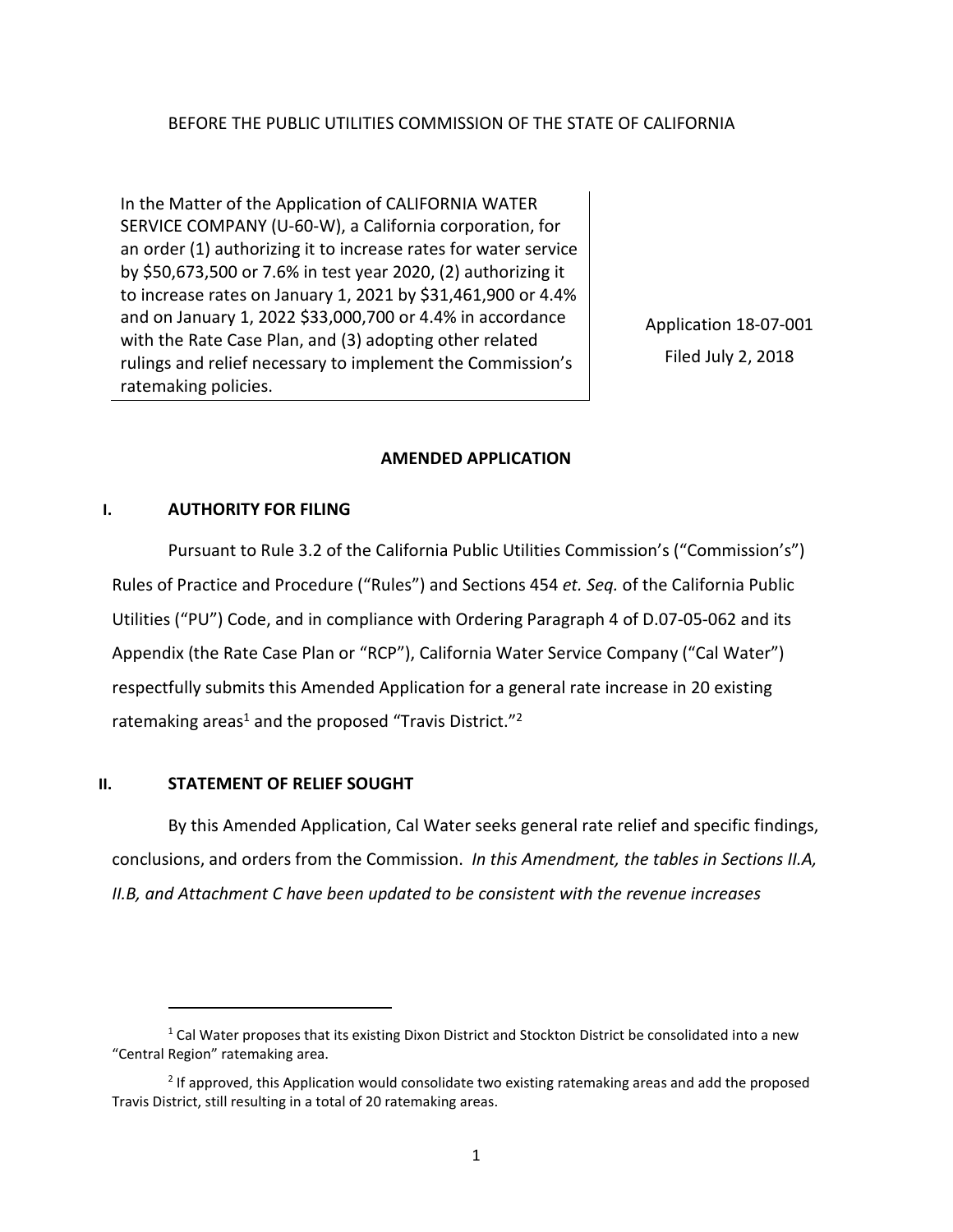*requested in the "Results of Operations" Reports.<sup>3</sup> In addition, the list of documents associated with this GRC filing (see Section VII) have been corrected.*

#### **A. General Relief**

Cal Water seeks general increases in rates in its existing and proposed ratemaking areas as shown in the following table:<sup>4</sup>

| <b>2018 GRC</b>                                                | Proposed Revenue Increases (with new ratemaking areas) |                              |                                  |                              |                                  |                              |
|----------------------------------------------------------------|--------------------------------------------------------|------------------------------|----------------------------------|------------------------------|----------------------------------|------------------------------|
| <b>Official District/Region</b>                                | 2020<br>\$\$ Increase<br>(000's)                       | 2020<br>%<br><b>Increase</b> | 2021<br>\$\$ Increase<br>(000's) | 2021<br>%<br><b>Increase</b> | 2022<br>\$\$ Increase<br>(000's) | 2022<br>%<br><b>Increase</b> |
| Bakersfield (BKD)                                              | \$5,088.0                                              | 6.5%                         | \$3,378.0                        | 4.1%                         | \$3,763.7                        | 4.4%                         |
| Bay Area Region (BAR)                                          | \$9,325.8                                              | 10.8%                        | \$3,194.7                        | 3.3%                         | \$3,141.7                        | 3.2%                         |
| Bear Gulch (BG)                                                | \$4,546.2                                              | 8.3%                         | \$4,777.6                        | 8.1%                         | \$4,836.2                        | 7.6%                         |
| [Proposed] Central Region<br>(CEN)                             | \$8,505.1                                              | 15.9%                        | \$3,168.5                        | 5.1%                         | \$3,328.4                        | 5.1%                         |
| Chico (CHI)                                                    | \$3,584.0                                              | 15.2%                        | \$991.0                          | 3.6%                         | \$1,099.5                        | 3.9%                         |
| Dominguez (DOM)                                                | \$509.0                                                | 0.7%                         | \$2,202.2                        | 3.0%                         | \$2,403.5                        | 3.2%                         |
| East Los Angeles (ELA)                                         | \$2,586.2                                              | 7.1%                         | \$1,265.6                        | 3.2%                         | \$1,326.0                        | 3.3%                         |
| Hermosa Redondo (HR)                                           | \$2,280.5                                              | 7.4%                         | \$868.2                          | 2.6%                         | \$933.0                          | 2.8%                         |
| Kern River Valley (KRV)                                        | \$796.0                                                | 12.2%                        | \$327.4                          | 4.5%                         | \$349.9                          | 4.6%                         |
| Livermore (LIV)                                                | \$693.0                                                | 2.8%                         | \$1,076.1                        | 4.3%                         | \$1,053.4                        | 4.0%                         |
| Los Altos (LAS)                                                | \$1,474.3                                              | 3.7%                         | \$2,076.5                        | 5.1%                         | \$2,125.1                        | 4.9%                         |
| Los Angeles Co. Region<br>(LAR)                                | \$5,328.4                                              | 10.3%                        | \$1,060.1                        | 1.9%                         | \$1,211.1                        | 2.1%                         |
| Marysville (MRL)                                               | \$410.4                                                | 10.6%                        | \$115.4                          | 2.7%                         | \$130.9                          | 3.0%                         |
| Monterey Region (MOR)<br>(or "Salinas Valley Region"<br>(SVR)) | \$1,632.8                                              | 4.4%                         | \$2,730.5                        | 7.0%                         | \$2,826.8                        | 6.8%                         |
| Oroville (ORO)                                                 | \$511.1                                                | 9.9%                         | \$161.1                          | 2.8%                         | \$182.0                          | 3.1%                         |
| Selma (SEL)                                                    | \$633.0                                                | 11.6%                        | \$254.4                          | 4.2%                         | \$250.1                          | 3.9%                         |
| Visalia (VIS)                                                  | \$1,512.8                                              | 5.1%                         | \$1,772.0                        | 5.7%                         | \$1,902.0                        | 5.8%                         |

<sup>&</sup>lt;sup>3</sup> The tables in Sections II.A and VII of this Application should also replace the tables on pages 1-2 and 8 of the General Report.

<sup>4</sup> The Grand Oaks water system is excluded from this filing because it is treated as a stand-alone Class D water company pursuant to Ordering Paragraph 3 of D.07-05-053. Also, in D.16-12-042, the Commission authorized regional ratemaking consolidations as follows: the Bay Area Region is a consolidation of the Bayshore (BAY) and Redwood Valley (RDV) Districts; the Los Angeles County Region is a consolidation of the Palos Verdes (PV) and Antelope Valley (AV) Districts, and; the Monterey Region is a consolidation of the Salinas (SLN) and King City (KC) Districts.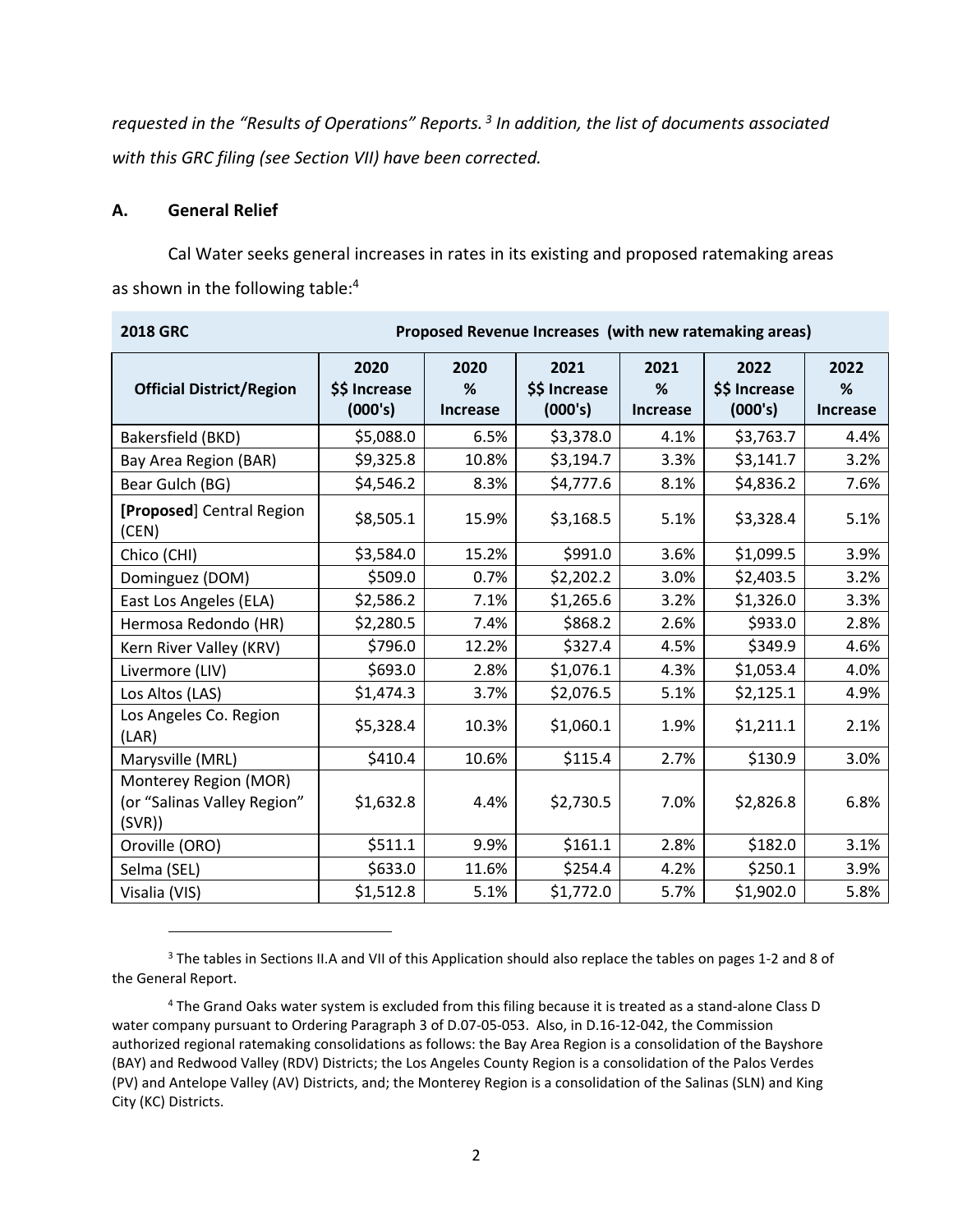| Westlake (WLK)                    | \$731.8    | 3.7%     | \$212.9    | 1.0%  | \$288.3    | 1.4%  |
|-----------------------------------|------------|----------|------------|-------|------------|-------|
| Willows (WIL)                     | S810.9     | 33.2%    | \$257.9    | 7.9%  | \$269.5    | 7.7%  |
| <b>[Proposed]</b> Travis District | (5285.7)   | $-15.3%$ | \$1.571.6  | 99.4% | \$1.579.5  | 50.1% |
| Total                             | \$50,673.5 | 7.6%     | \$31,461.9 | 4.4%  | \$33,000.7 | 4.4%  |

| <b>2018 GRC</b>                                  | Revenue Increases for Stand-Alone Districts (without consolidation) |                              |                              |                                  |                              |      |
|--------------------------------------------------|---------------------------------------------------------------------|------------------------------|------------------------------|----------------------------------|------------------------------|------|
| <b>For Informational</b><br><b>Purposes Only</b> | 2020<br>\$\$ Increase<br>(000's)                                    | 2020<br>%<br><b>Increase</b> | 2021<br>%<br><b>Increase</b> | 2022<br>\$\$ Increase<br>(000's) | 2022<br>%<br><b>Increase</b> |      |
| Dixon (DIX)                                      | \$1,879.5                                                           | 57.0%                        | \$61.7                       | 1.2%                             | \$77.9                       | 1.5% |
| Stockton (STK)                                   | \$6,630.5                                                           | 13.2%                        | \$3,107.4                    | 5.5%                             | \$3,260.8                    | 5.4% |

# **B. Ratemaking Area Summary Tables**

# **Bakersfield District Comparison Between Proposed Last Adopted, Last Recorded and Proposed Test Year**

|                                       | <b>Last Test Year</b><br>Adopted (2017) | <b>Last Recorded Year</b><br>(2017) | <b>Proposed Test Year</b><br>2020 |
|---------------------------------------|-----------------------------------------|-------------------------------------|-----------------------------------|
| <b>Total Revenue Requirement</b>      | \$76,671,753                            | \$75,408,085                        | \$83,138,974                      |
| Rate Base \$                          | \$141,269,918                           | \$148,658,401                       | \$194,081,310                     |
| Rate Base \$ Difference               | n/a                                     | \$7,388,483                         | \$52,811,393                      |
| Rate Base % Difference                | n/a                                     | 5.2%                                | 37.4%                             |
| <b>Operating Expenses</b>             | \$65,454,922                            | \$64,867,816                        | \$68,621,163                      |
| Operating Expense \$ Difference       | n/a                                     | (5587, 106)                         | \$3,166,240                       |
| <b>Operating Expense % Difference</b> | n/a                                     | $-0.9%$                             | 4.8%                              |
| Rate of Return                        | 7.94%                                   | 7.09%                               | 7.48%                             |

# **Bay Area Region**

|                                       | <b>Last Test Year</b><br>Adopted (2017) | <b>Last Recorded Year</b><br>(2017) | <b>Proposed Test Year</b><br>2020 |
|---------------------------------------|-----------------------------------------|-------------------------------------|-----------------------------------|
| <b>Total Revenue Requirement</b>      | \$85,353,511                            | \$77,356,814                        | \$95,655,656                      |
| Rate Base \$                          | \$103,212,897                           | \$113,237,980                       | \$200,844,784                     |
| Rate Base \$ Difference               | n/a                                     | \$10,025,083                        | \$97,631,887                      |
| Rate Base % Difference                | n/a                                     | 9.7%                                | 94.6%                             |
| <b>Operating Expenses</b>             | \$77,158,396                            | \$69,033,342                        | \$80,631,819                      |
| Operating Expense \$ Difference       | n/a                                     | ( \$8,125,054)                      | \$3,473,423                       |
| <b>Operating Expense % Difference</b> | n/a                                     | $-10.5%$                            | 4.5%                              |
| Rate of Return                        | 7.94%                                   | 7.35%                               | 7.48%                             |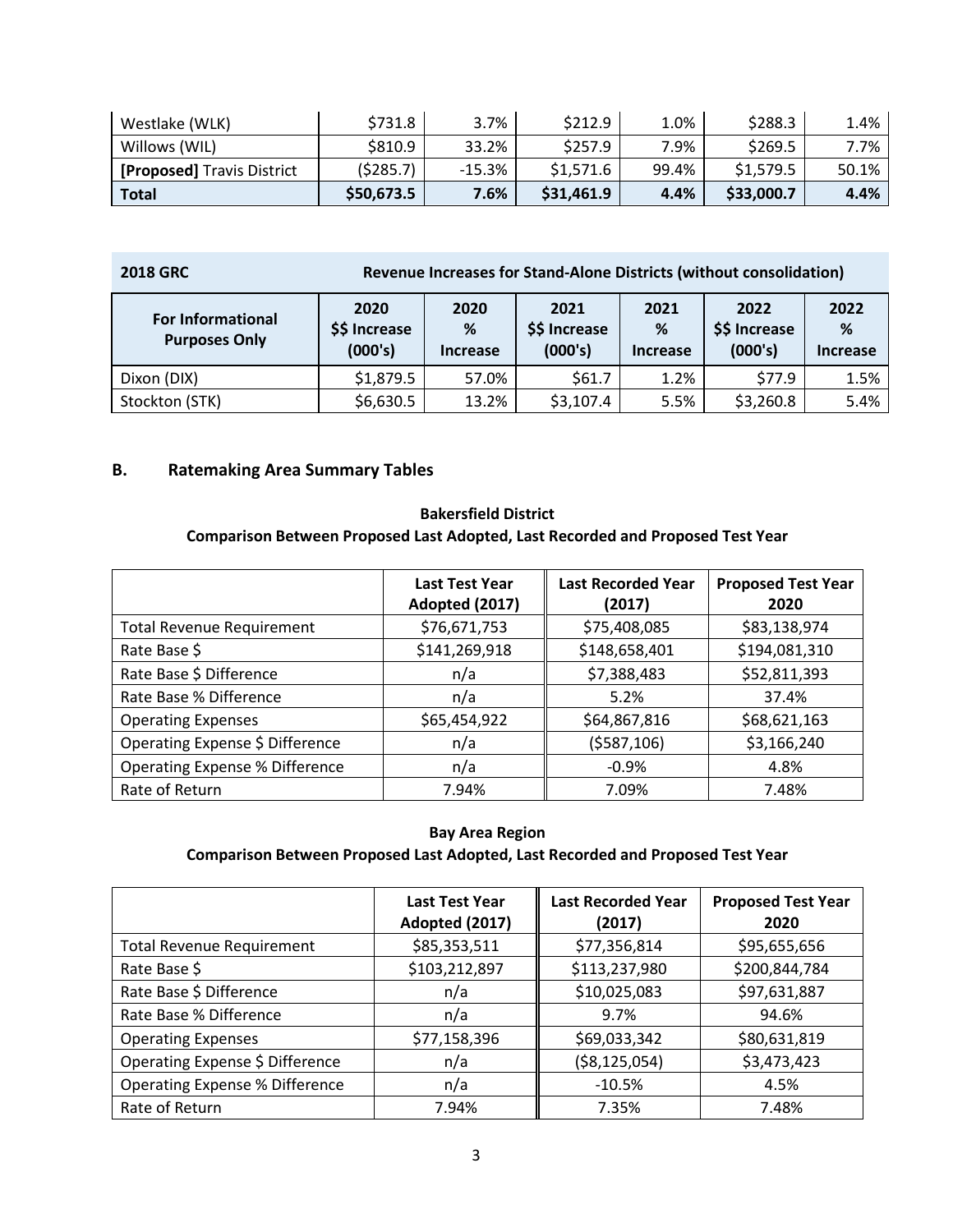## **Bear Gulch District Comparison Between Proposed Last Adopted, Last Recorded and Proposed Test Year**

|                                  | <b>Last Test Year</b><br>Adopted (2017) | <b>Last Recorded Year</b><br>(2017) | <b>Proposed Test Year</b><br>2020 |
|----------------------------------|-----------------------------------------|-------------------------------------|-----------------------------------|
| <b>Total Revenue Requirement</b> | \$54,150,982                            | \$49,022,923                        | \$59,207,615                      |
| Rate Base \$                     | \$80,585,212                            | \$93,244,166                        | \$162,641,491                     |
| Rate Base \$ Difference          | n/a                                     | \$12,658,954                        | \$82,056,278                      |
| Rate Base % Difference           | n/a                                     | 15.7%                               | 101.8%                            |
| <b>Operating Expenses</b>        | \$47,752,518                            | \$41,763,426                        | \$47,041,263                      |
| Operating Expense \$ Difference  | n/a                                     | (55,989,092)                        | (5711, 255)                       |
| Operating Expense % Difference   | n/a                                     | $-12.5%$                            | $-1.5%$                           |
| Rate of Return                   | 7.94%                                   | 7.79%                               | 7.48%                             |

#### **Chico District**

# **Comparison Between Proposed Last Adopted, Last Recorded and Proposed Test Year**

|                                       | <b>Last Test Year</b><br>Adopted (2017) | <b>Last Recorded Year</b><br>(2017) | <b>Proposed Test Year</b><br>2020 |
|---------------------------------------|-----------------------------------------|-------------------------------------|-----------------------------------|
| <b>Total Revenue Requirement</b>      | \$23,353,589                            | \$23,825,743                        | \$27,155,404                      |
| Rate Base \$                          | \$50,122,630                            | \$54,898,417                        | \$72,060,263                      |
| Rate Base \$ Difference               | n/a                                     | \$4,775,787                         | \$21,937,633                      |
| Rate Base % Difference                | n/a                                     | 9.5%                                | 43.8%                             |
| <b>Operating Expenses</b>             | \$19,373,851                            | \$19,681,719                        | \$21,765,576                      |
| Operating Expense \$ Difference       | n/a                                     | \$307,868                           | \$2,391,724                       |
| <b>Operating Expense % Difference</b> | n/a                                     | 1.6%                                | 12.3%                             |
| Rate of Return                        | 7.94%                                   | 7.55%                               | 7.48%                             |

#### **Dixon District**

|                                       | <b>Last Test Year</b><br>Adopted (2017) | <b>Last Recorded Year</b><br>(2017) | <b>Proposed Test Year</b><br>2020 |
|---------------------------------------|-----------------------------------------|-------------------------------------|-----------------------------------|
| <b>Total Revenue Requirement</b>      | \$3,426,959                             | \$3,436,167                         | \$5,179,445                       |
| Rate Base \$                          | \$10,893,443                            | \$18,854,195                        | \$19,855,838                      |
| Rate Base \$ Difference               | n/a                                     | \$7,960,752                         | \$8,962,395                       |
| Rate Base % Difference                | n/a                                     | 73.1%                               | 82.3%                             |
| <b>Operating Expenses</b>             | \$2,562,020                             | \$2,891,883                         | \$3,694,204                       |
| Operating Expense \$ Difference       | n/a                                     | \$329,864                           | \$1,132,184                       |
| <b>Operating Expense % Difference</b> | n/a                                     | 12.9%                               | 44.2%                             |
| Rate of Return                        | 7.94%                                   | 2.89%                               | 7.48%                             |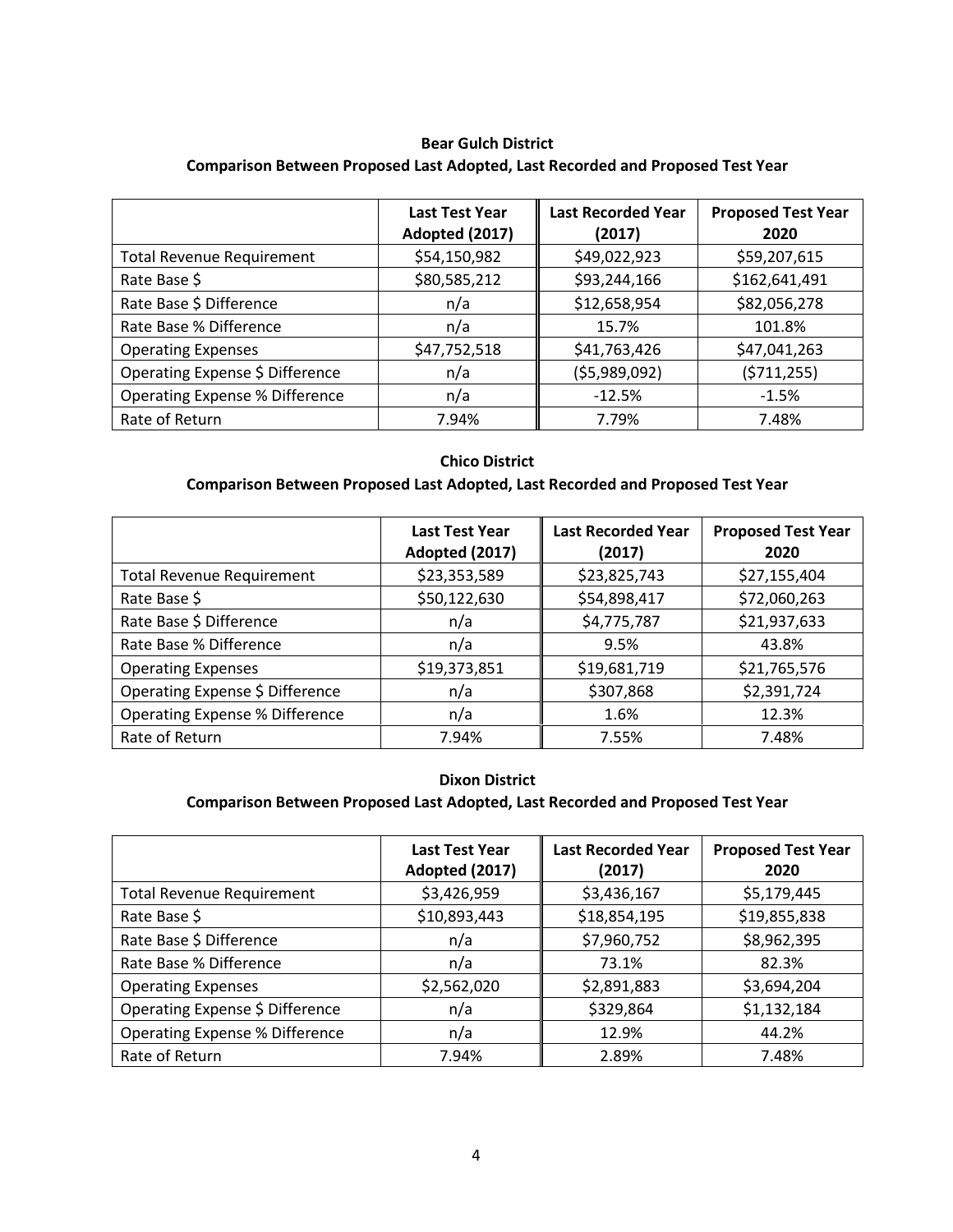# **Dominguez District Comparison Between Proposed Last Adopted, Last Recorded and Proposed Test Year**

|                                       | <b>Last Test Year</b><br>Adopted (2017) | <b>Last Recorded Year</b><br>(2017) | <b>Proposed Test Year</b><br>2020 |
|---------------------------------------|-----------------------------------------|-------------------------------------|-----------------------------------|
| <b>Total Revenue Requirement</b>      | \$70,456,400                            | \$67,916,487                        | \$73,846,522                      |
| Rate Base \$                          | \$78,621,605                            | \$66,712,860                        | \$142,652,167                     |
| Rate Base \$ Difference               | n/a                                     | ( \$11,908,744)                     | \$64,030,562                      |
| Rate Base % Difference                | n/a                                     | $-15.1%$                            | 81.4%                             |
| <b>Operating Expenses</b>             | \$64,213,845                            | \$62,087,043                        | \$63,179,841                      |
| Operating Expense \$ Difference       | n/a                                     | ( \$2,126,801)                      | ( \$1,034,003)                    |
| <b>Operating Expense % Difference</b> | n/a                                     | $-3.3%$                             | $-1.6%$                           |
| Rate of Return                        | 7.94%                                   | 8.74%                               | 7.48%                             |

#### **East Los Angeles District**

#### **Comparison Between Proposed Last Adopted, Last Recorded and Proposed Test Year**

|                                       | <b>Last Test Year</b><br>Adopted (2017) | <b>Last Recorded Year</b><br>(2017) | <b>Proposed Test Year</b><br>2020 |
|---------------------------------------|-----------------------------------------|-------------------------------------|-----------------------------------|
| <b>Total Revenue Requirement</b>      | \$34,359,224                            | \$34,246,309                        | \$38,987,742                      |
| Rate Base \$                          | \$68,532,647                            | \$77,594,591                        | \$106,999,255                     |
| Rate Base \$ Difference               | n/a                                     | \$9,061,945                         | \$38,466,609                      |
| Rate Base % Difference                | n/a                                     | 13.2%                               | 56.1%                             |
| <b>Operating Expenses</b>             | \$28,917,732                            | \$28,350,974                        | \$30,984,208                      |
| Operating Expense \$ Difference       | n/a                                     | (\$566,759)                         | \$2,066,475                       |
| <b>Operating Expense % Difference</b> | n/a                                     | $-2.0%$                             | 7.1%                              |
| Rate of Return                        | 7.94%                                   | 7.60%                               | 7.48%                             |

#### **Hermosa Redondo District**

|                                       | <b>Last Test Year</b><br>Adopted (2017) | <b>Last Recorded Year</b><br>(2017) | <b>Proposed Test Year</b><br>2020 |
|---------------------------------------|-----------------------------------------|-------------------------------------|-----------------------------------|
| <b>Total Revenue Requirement</b>      | \$29,711,980                            | \$29,637,271                        | \$33,044,166                      |
| Rate Base \$                          | \$38,012,309                            | \$40,397,715                        | \$62,342,808                      |
| Rate Base \$ Difference               | n/a                                     | \$2,385,405                         | \$24,330,498                      |
| Rate Base % Difference                | n/a                                     | 6.3%                                | 64.0%                             |
| <b>Operating Expenses</b>             | \$26,693,803                            | \$26,431,490                        | \$28,380,854                      |
| Operating Expense \$ Difference       | n/a                                     | (5262, 312)                         | \$1,687,052                       |
| <b>Operating Expense % Difference</b> | n/a                                     | $-1.0%$                             | 6.3%                              |
| Rate of Return                        | 7.94%                                   | 7.94%                               | 7.48%                             |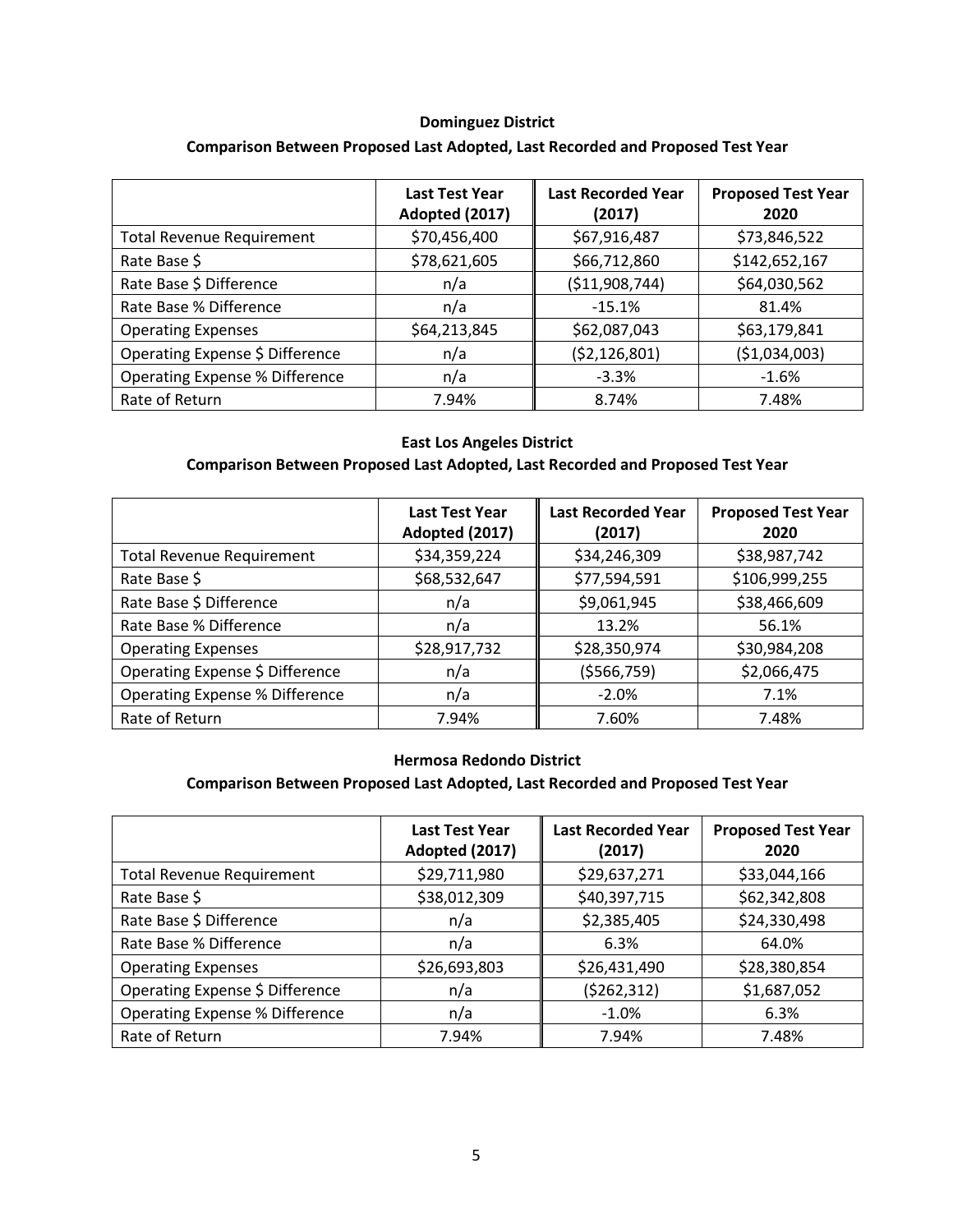# **Kern River Valley District Comparison Between Proposed Last Adopted, Last Recorded and Proposed Test Year**

|                                       | <b>Last Test Year</b><br>Adopted (2017) | <b>Last Recorded Year</b><br>(2017) | <b>Proposed Test Year</b><br>2020 |
|---------------------------------------|-----------------------------------------|-------------------------------------|-----------------------------------|
| <b>Total Revenue Requirement</b>      | \$6,717,552                             | \$6,656,715                         | \$7,295,578                       |
| Rate Base \$                          | \$17,777,561                            | \$17,431,763                        | \$20,693,660                      |
| Rate Base \$ Difference               | n/a                                     | ( \$345, 798)                       | \$2,916,099                       |
| Rate Base % Difference                | n/a                                     | $-1.9%$                             | 16.4%                             |
| <b>Operating Expenses</b>             | \$5,306,009                             | \$5,179,196                         | \$5,747,658                       |
| Operating Expense \$ Difference       | n/a                                     | (\$126,813)                         | \$441,648                         |
| <b>Operating Expense % Difference</b> | n/a                                     | $-2.4%$                             | 8.3%                              |
| Rate of Return                        | 7.94%                                   | 8.48%                               | 7.48%                             |

### **Livermore District**

#### **Comparison Between Proposed Last Adopted, Last Recorded and Proposed Test Year**

|                                       | <b>Last Test Year</b><br>Adopted (2017) | <b>Last Recorded Year</b><br>(2017) | <b>Proposed Test Year</b><br>2020 |
|---------------------------------------|-----------------------------------------|-------------------------------------|-----------------------------------|
| <b>Total Revenue Requirement</b>      | \$24,363,312                            | \$21,850,996                        | \$25,010,028                      |
| Rate Base \$                          | \$29,322,656                            | \$33,786,540                        | \$51,490,189                      |
| Rate Base \$ Difference               | n/a                                     | \$4,463,884                         | \$22,167,533                      |
| Rate Base % Difference                | n/a                                     | 15.2%                               | 75.6%                             |
| <b>Operating Expenses</b>             | \$22,035,091                            | \$19,497,537                        | \$21,158,501                      |
| Operating Expense \$ Difference       | n/a                                     | (\$2,537,554)                       | (\$876,591)                       |
| <b>Operating Expense % Difference</b> | n/a                                     | $-11.5%$                            | $-4.0%$                           |
| Rate of Return                        | 7.94%                                   | 6.97%                               | 7.48%                             |

#### **Los Altos District**

|                                       | <b>Last Test Year</b><br>Adopted (2017) | <b>Last Recorded Year</b><br>(2017) | <b>Proposed Test Year</b><br>2020 |
|---------------------------------------|-----------------------------------------|-------------------------------------|-----------------------------------|
| <b>Total Revenue Requirement</b>      | \$35,761,733                            | \$32,986,167                        | \$40,875,703                      |
| Rate Base \$                          | \$48,627,152                            | \$50,418,596                        | \$82,637,611                      |
| Rate Base \$ Difference               | n/a                                     | \$1,791,444                         | \$34,010,460                      |
| Rate Base % Difference                | n/a                                     | 3.7%                                | 69.9%                             |
| <b>Operating Expenses</b>             | \$31,900,745                            | \$29,229,571                        | \$34,693,996                      |
| Operating Expense \$ Difference       | n/a                                     | ( \$2,671,174)                      | \$2,793,251                       |
| <b>Operating Expense % Difference</b> | n/a                                     | $-8.4%$                             | 8.8%                              |
| Rate of Return                        | 7.94%                                   | 7.45%                               | 7.48%                             |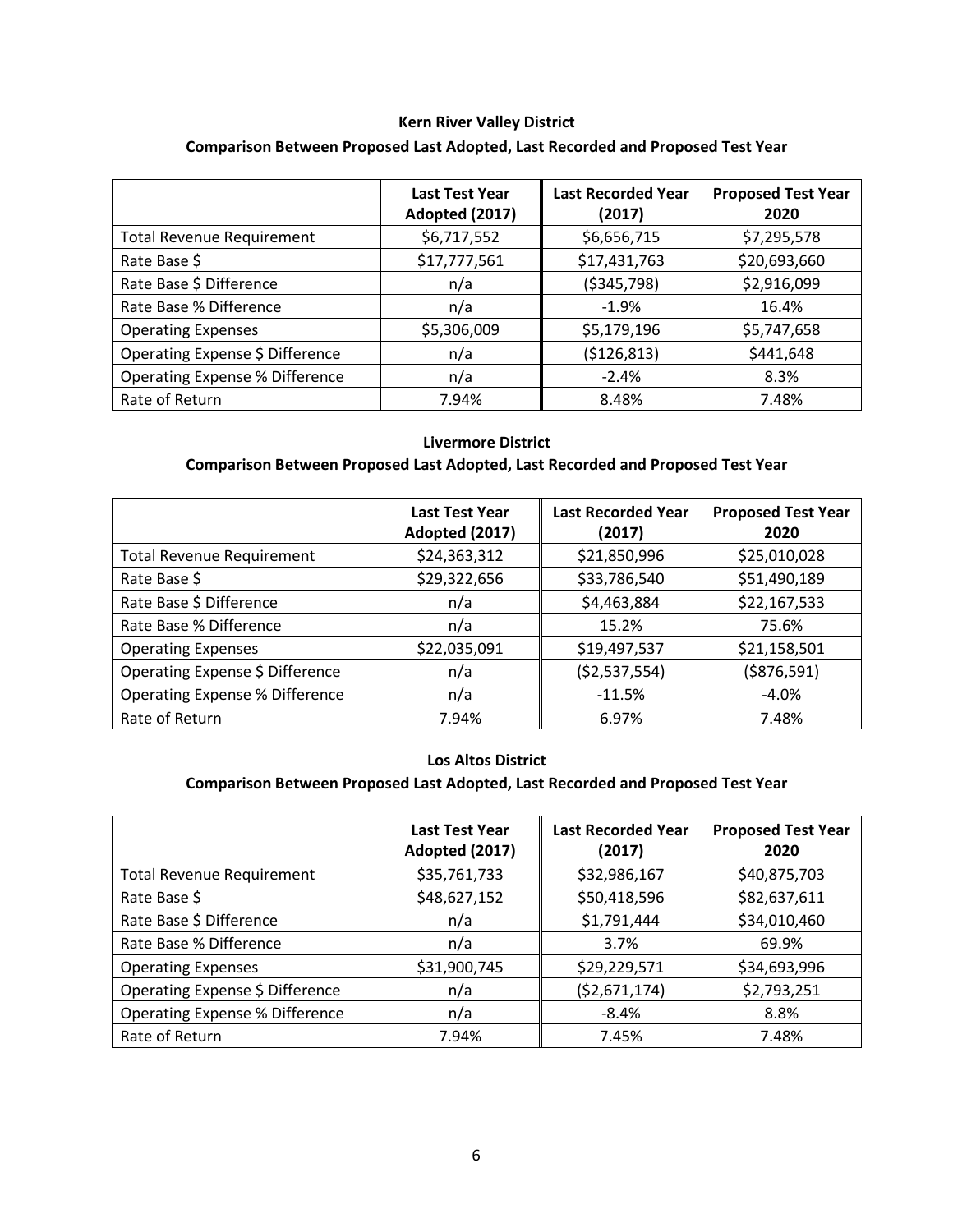# **Los Angeles County Region Comparison Between Proposed Last Adopted, Last Recorded and Proposed Test Year**

|                                       | <b>Last Test Year</b><br>Adopted (2017) | <b>Last Recorded Year</b><br>(2017) | <b>Proposed Test Year</b><br>2020 |
|---------------------------------------|-----------------------------------------|-------------------------------------|-----------------------------------|
| <b>Total Revenue Requirement</b>      | \$49,525,669                            | \$48,251,094                        | \$57,282,551                      |
| Rate Base \$                          | \$40,085,252                            | \$49,794,263                        | \$108,615,955                     |
| Rate Base \$ Difference               | n/a                                     | \$9,709,011                         | \$68,530,703                      |
| Rate Base % Difference                | n/a                                     | 24.2%                               | 171.0%                            |
| <b>Operating Expenses</b>             | \$46,342,450                            | \$44,016,308                        | \$49,181,737                      |
| Operating Expense \$ Difference       | n/a                                     | (52, 326, 142)                      | \$2,839,287                       |
| <b>Operating Expense % Difference</b> | n/a                                     | $-5.0%$                             | 6.1%                              |
| Rate of Return                        | 7.94%                                   | 8.50%                               | 7.48%                             |

#### **Marysville District**

# **Comparison Between Proposed Last Adopted, Last Recorded and Proposed Test Year**

|                                       | <b>Last Test Year</b><br>Adopted (2017) | <b>Last Recorded Year</b><br>(2017) | <b>Proposed Test Year</b><br>2020 |
|---------------------------------------|-----------------------------------------|-------------------------------------|-----------------------------------|
| <b>Total Revenue Requirement</b>      | \$3,953,848                             | \$3,562,052                         | \$4,284,582                       |
| Rate Base \$                          | \$10,165,257                            | \$9,920,622                         | \$11,712,862                      |
| Rate Base \$ Difference               | n/a                                     | ( \$244, 635)                       | \$1,547,605                       |
| Rate Base % Difference                | n/a                                     | $-2.4%$                             | 15.2%                             |
| <b>Operating Expenses</b>             | \$3,146,726                             | \$3,054,988                         | \$3,408,405                       |
| Operating Expense \$ Difference       | n/a                                     | (591, 739)                          | \$261,678                         |
| <b>Operating Expense % Difference</b> | n/a                                     | $-2.9%$                             | 8.3%                              |
| Rate of Return                        | 7.94%                                   | 5.11%                               | 7.48%                             |

#### **Monterey Region**

|                                       | <b>Last Test Year</b><br>Adopted (2017) | <b>Last Recorded Year</b><br>(2017) | <b>Proposed Test Year</b><br>2020 |
|---------------------------------------|-----------------------------------------|-------------------------------------|-----------------------------------|
| <b>Total Revenue Requirement</b>      | \$37,623,937                            | \$37,597,698                        | \$38,975,257                      |
| Rate Base \$                          | \$92,326,676                            | \$95,590,363                        | \$127,829,734                     |
| Rate Base \$ Difference               | n/a                                     | \$3,263,688                         | \$35,503,058                      |
| Rate Base % Difference                | n/a                                     | 3.5%                                | 38.5%                             |
| <b>Operating Expenses</b>             | \$30,293,198                            | \$28,882,251                        | \$29,412,994                      |
| Operating Expense \$ Difference       | n/a                                     | ( \$1,410,948)                      | ( \$880, 204)                     |
| <b>Operating Expense % Difference</b> | n/a                                     | $-4.7%$                             | $-2.9%$                           |
| Rate of Return                        | 7.94%                                   | 9.12%                               | 7.48%                             |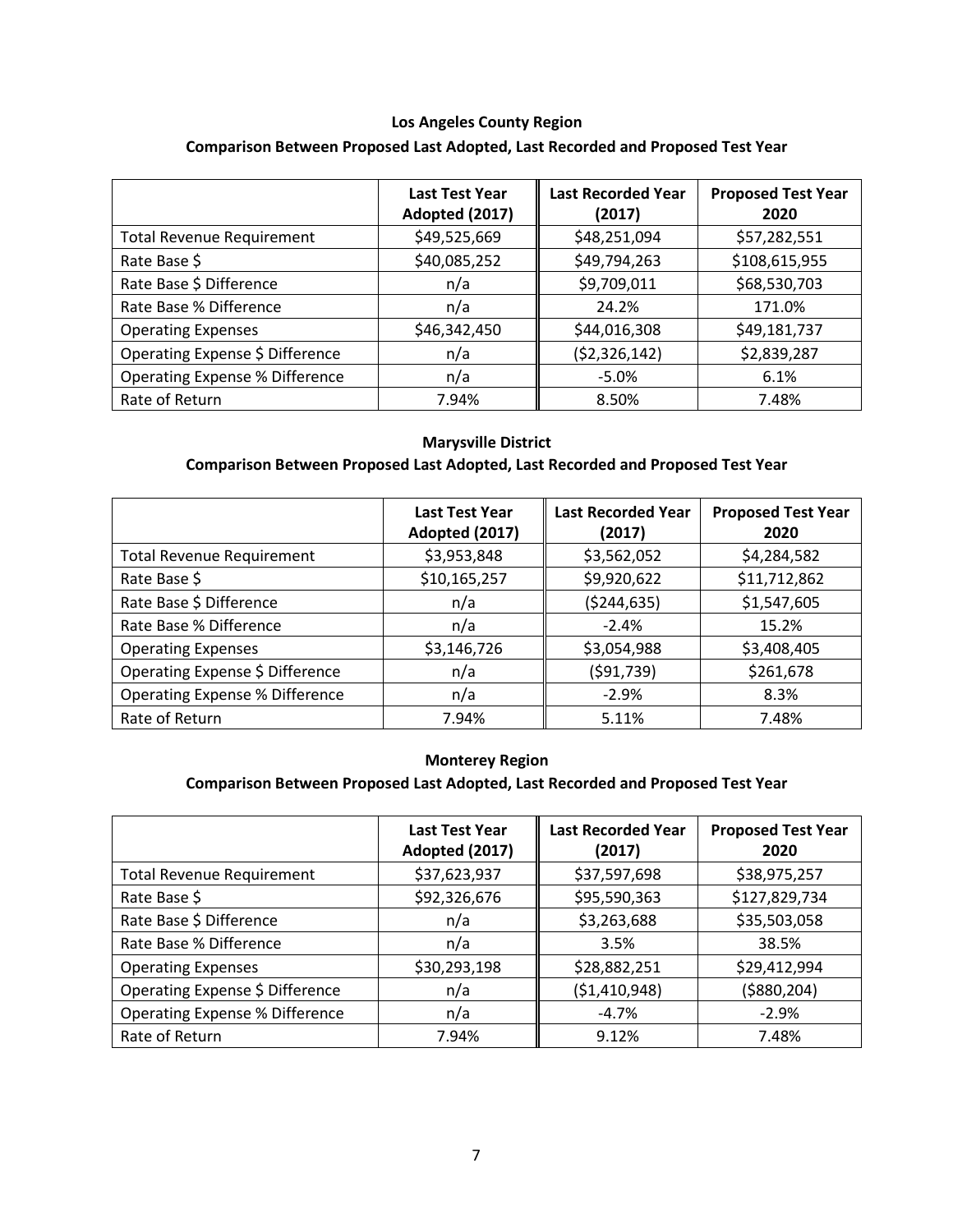# **Oroville District Comparison Between Proposed Last Adopted, Last Recorded and Proposed Test Year**

|                                       | <b>Last Test Year</b><br>Adopted (2017) | <b>Last Recorded Year</b><br>(2017) | <b>Proposed Test Year</b><br>2020 |
|---------------------------------------|-----------------------------------------|-------------------------------------|-----------------------------------|
| <b>Total Revenue Requirement</b>      | \$5,222,638                             | \$5,299,592                         | \$5,657,587                       |
| Rate Base \$                          | \$10,822,873                            | \$12,018,760                        | \$13,351,620                      |
| Rate Base \$ Difference               | n/a                                     | \$1,195,887                         | \$2,528,747                       |
| Rate Base % Difference                | n/a                                     | 11.0%                               | 23.4%                             |
| <b>Operating Expenses</b>             | \$4,363,296                             | \$4,521,245                         | \$4,658,846                       |
| Operating Expense \$ Difference       | n/a                                     | \$157,948                           | \$295,549                         |
| <b>Operating Expense % Difference</b> | n/a                                     | 3.6%                                | 6.8%                              |
| Rate of Return                        | 7.94%                                   | 6.48%                               | 7.48%                             |

## **Selma District**

## **Comparison Between Proposed Last Adopted, Last Recorded and Proposed Test Year**

|                                       | <b>Last Test Year</b><br>Adopted (2017) | <b>Last Recorded Year</b><br>(2017) | <b>Proposed Test Year</b><br>2020 |
|---------------------------------------|-----------------------------------------|-------------------------------------|-----------------------------------|
| <b>Total Revenue Requirement</b>      | \$5,631,359                             | \$5,742,351                         | \$6,110,236                       |
| Rate Base \$                          | \$13,728,957                            | \$13,408,151                        | \$15,476,998                      |
| Rate Base \$ Difference               | n/a                                     | ( \$320, 806)                       | \$1,748,041                       |
| Rate Base % Difference                | n/a                                     | $-2.3%$                             | 12.7%                             |
| <b>Operating Expenses</b>             | \$4,541,277                             | \$4,714,171                         | \$4,952,421                       |
| Operating Expense \$ Difference       | n/a                                     | \$172,893                           | \$411,143                         |
| <b>Operating Expense % Difference</b> | n/a                                     | 3.8%                                | 9.1%                              |
| Rate of Return                        | 7.94%                                   | 7.67%                               | 7.48%                             |

#### **Stockton District**

|                                       | <b>Last Test Year</b><br>Adopted (2017) | <b>Last Recorded Year</b><br>(2017) | <b>Proposed Test Year</b><br>2020 |
|---------------------------------------|-----------------------------------------|-------------------------------------|-----------------------------------|
| <b>Total Revenue Requirement</b>      | \$48,888,197                            | \$47,299,432                        | \$56,896,929                      |
| Rate Base \$                          | \$77,975,024                            | \$94,982,713                        | \$152,490,866                     |
| Rate Base \$ Difference               | n/a                                     | \$17,007,689                        | \$74,515,841                      |
| Rate Base % Difference                | n/a                                     | 21.8%                               | 95.6%                             |
| <b>Operating Expenses</b>             | \$42,696,980                            | \$42,253,394                        | \$45,490,261                      |
| Operating Expense \$ Difference       | n/a                                     | (5443,585)                          | \$2,793,281                       |
| <b>Operating Expense % Difference</b> | n/a                                     | $-1.0%$                             | 6.5%                              |
| Rate of Return                        | 7.94%                                   | 5.31%                               | 7.48%                             |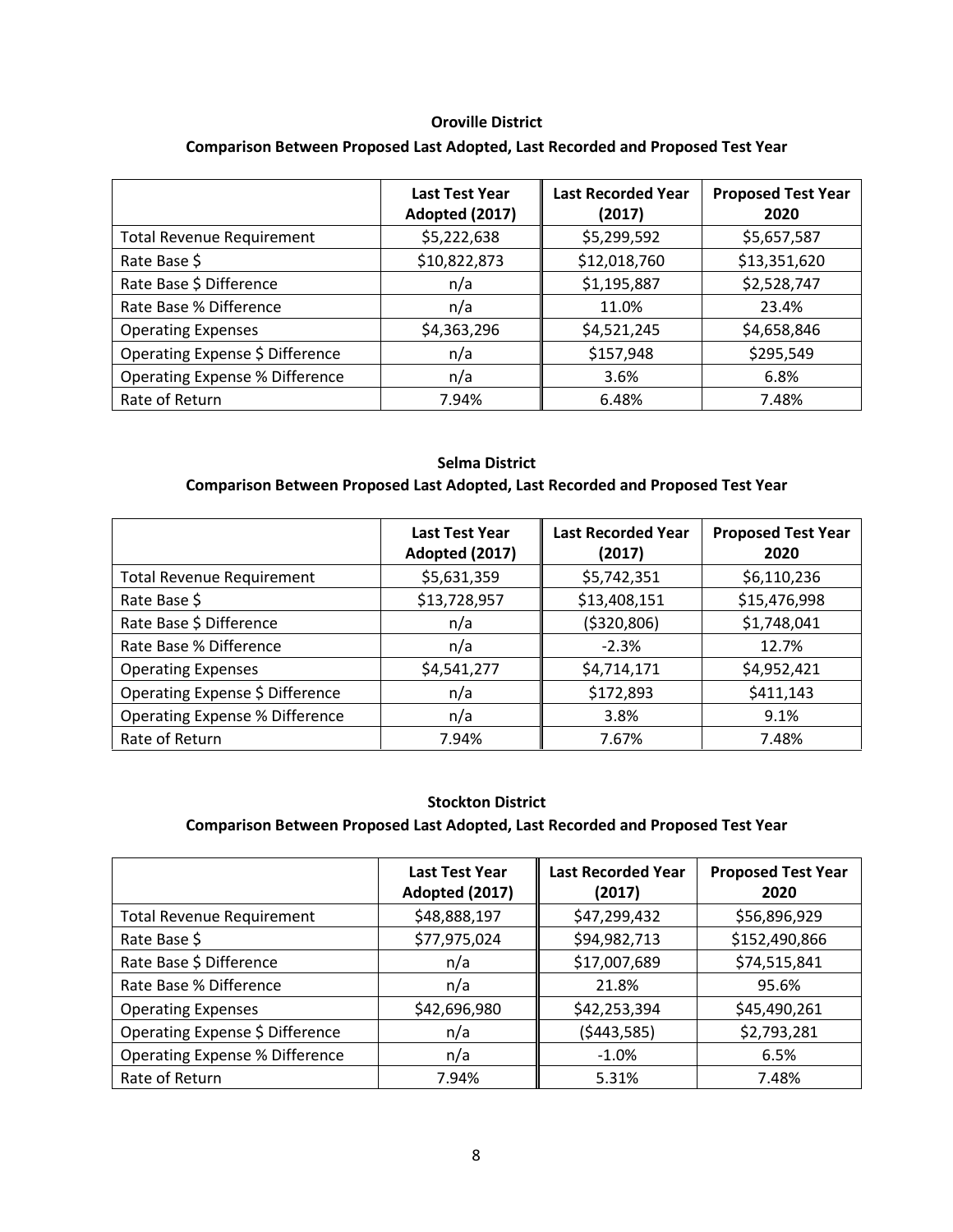## **Visalia District Comparison Between Proposed Last Adopted, Last Recorded and Proposed Test Year**

|                                  | <b>Last Test Year</b><br>Adopted (2017) | <b>Last Recorded Year</b><br>(2017) | <b>Proposed Test Year</b><br>2020 |
|----------------------------------|-----------------------------------------|-------------------------------------|-----------------------------------|
| <b>Total Revenue Requirement</b> | \$29,554,717                            | \$29,121,244                        | \$31,036,862                      |
| Rate Base \$                     | \$59,335,058                            | \$57,413,882                        | \$71,370,438                      |
| Rate Base \$ Difference          | n/a                                     | ( \$1,921,177)                      | \$12,035,380                      |
| Rate Base % Difference           | n/a                                     | $-3.2%$                             | 20.3%                             |
| <b>Operating Expenses</b>        | \$24,843,513                            | \$24,390,767                        | \$25,697,941                      |
| Operating Expense \$ Difference  | n/a                                     | (5452, 745)                         | \$854,428                         |
| Operating Expense % Difference   | n/a                                     | $-1.8%$                             | 3.4%                              |
| Rate of Return                   | 7.94%                                   | 8.24%                               | 7.48%                             |

#### **Westlake District**

### **Comparison Between Proposed Last Adopted, Last Recorded and Proposed Test Year**

|                                       | <b>Last Test Year</b><br>Adopted (2017) | <b>Last Recorded Year</b><br>(2017) | <b>Proposed Test Year</b><br>2020 |
|---------------------------------------|-----------------------------------------|-------------------------------------|-----------------------------------|
| <b>Total Revenue Requirement</b>      | \$18,380,747                            | \$18,868,428                        | \$20,698,399                      |
| Rate Base \$                          | \$19,053,411                            | \$18,769,434                        | \$23,688,095                      |
| Rate Base \$ Difference               | n/a                                     | (5283, 976)                         | \$4,634,684                       |
| Rate Base % Difference                | n/a                                     | $-1.5%$                             | 24.3%                             |
| <b>Operating Expenses</b>             | \$16,867,906                            | \$17,114,215                        | \$18,926,643                      |
| Operating Expense \$ Difference       | n/a                                     | \$246,309                           | \$2,058,737                       |
| <b>Operating Expense % Difference</b> | n/a                                     | 1.5%                                | 12.2%                             |
| Rate of Return                        | 7.94%                                   | 9.35%                               | 7.48%                             |

#### **Willows District**

|                                       | <b>Last Test Year</b><br>Adopted (2017) | <b>Last Recorded Year</b><br>(2017) | <b>Proposed Test Year</b><br>2020 |
|---------------------------------------|-----------------------------------------|-------------------------------------|-----------------------------------|
| <b>Total Revenue Requirement</b>      | \$2,467,789                             | \$2,359,668                         | \$3,252,578                       |
| Rate Base \$                          | \$5,945,350                             | \$6,698,603                         | \$8,044,258                       |
| Rate Base \$ Difference               | n/a                                     | \$753,253                           | \$2,098,908                       |
| Rate Base % Difference                | n/a                                     | 12.7%                               | 35.3%                             |
| <b>Operating Expenses</b>             | \$1,995,728                             | \$2,300,128                         | \$2,650,872                       |
| Operating Expense \$ Difference       | n/a                                     | \$304,400                           | \$655,143                         |
| <b>Operating Expense % Difference</b> | n/a                                     | 15.3%                               | 32.8%                             |
| Rate of Return                        | 7.94%                                   | 0.89%                               | 7.48%                             |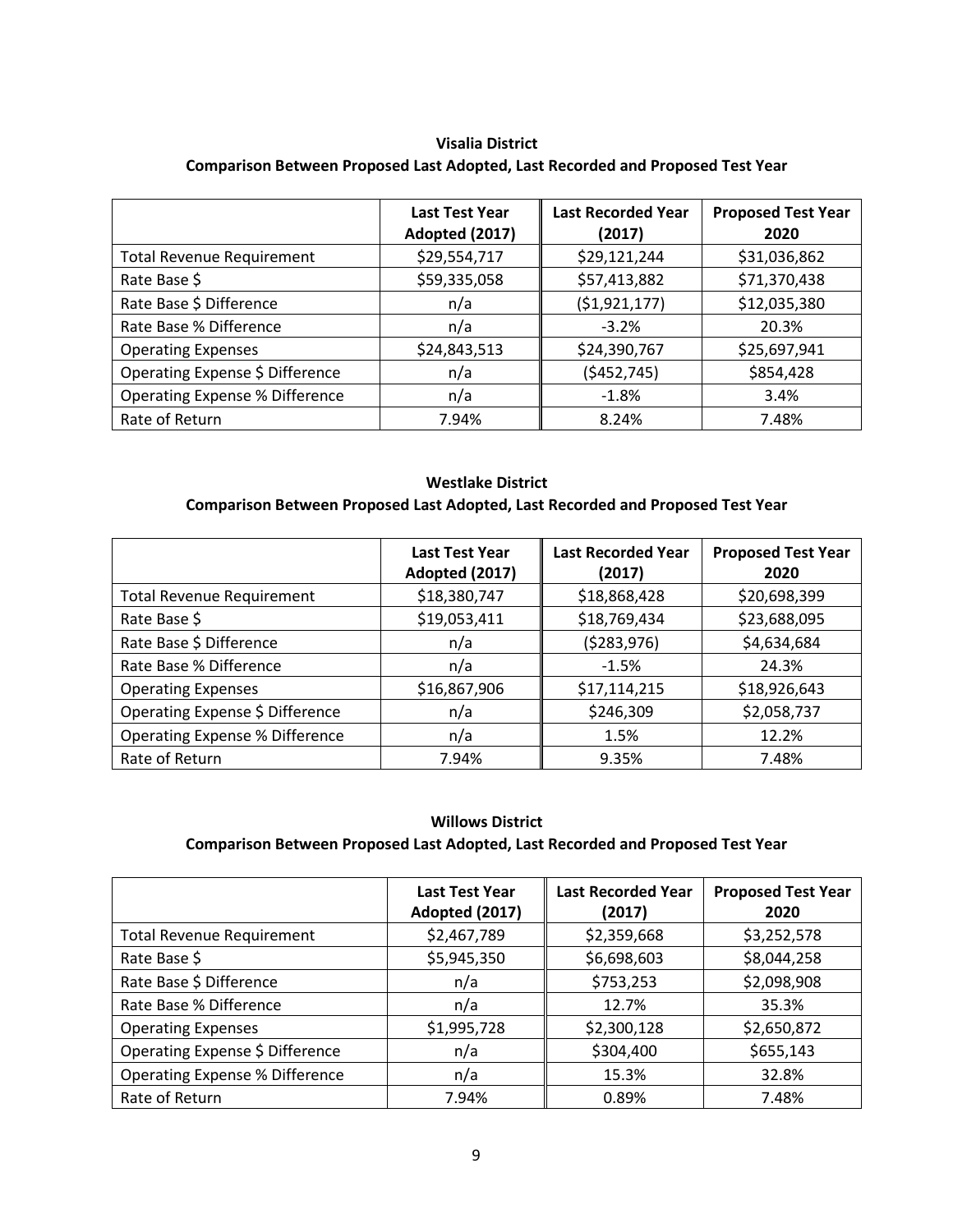|                                       | <b>Last Recorded</b><br>DIX + STK (2017) | <b>Proposed Test Year</b><br>2020 |
|---------------------------------------|------------------------------------------|-----------------------------------|
| <b>Total Revenue Requirement</b>      | \$50,735,599                             | \$62,071,374                      |
| Rate Base \$                          | \$113,597,564                            | \$172,102,244                     |
| Rate Base \$ Difference               | \$113,597,564                            | \$172,102,244                     |
| Rate Base % Difference                | n/a                                      | n/a                               |
| <b>Operating Expenses</b>             | \$45,144,369                             | \$49,191,738                      |
| Operating Expense \$ Difference       | \$45,144,369                             | \$49,191,738                      |
| <b>Operating Expense % Difference</b> | n/a                                      | n/a                               |
| Rate of Return                        | 4.92%                                    | 7.48%                             |

## **[Proposed] Central Region Comparison Between Last Recorded and Proposed Test Year**

## **[Proposed] Travis District Comparison Between Last Recorded and Proposed Test Year**

|                                  | <b>Last Recorded</b><br><b>Year (2017)</b> | <b>Proposed Test Year</b><br>2020 |
|----------------------------------|--------------------------------------------|-----------------------------------|
| <b>Total Revenue Requirement</b> | n/a                                        | \$1,581,613                       |
| Rate Base \$                     | n/a                                        | \$5,914,190                       |
| <b>Operating Expenses</b>        | \$101,777                                  | \$1,139,232                       |
| Rate of Return                   | n/a                                        | 7.48%                             |

# **C. Special Requests**

# **1. SPECIAL REQUEST #1: ENHANCING AFFORDABILITY THROUGH CONSOLIDATION**

To continue addressing the affordability concerns of its customers, Cal Water proposes to consolidate the Dixon and Stockton Districts into a "Central Area Region," and to make the "transitional consolidation" of the "Bay Area Region" permanent. See Mr. Townsley's testimony in the **Additional Testimony Book**.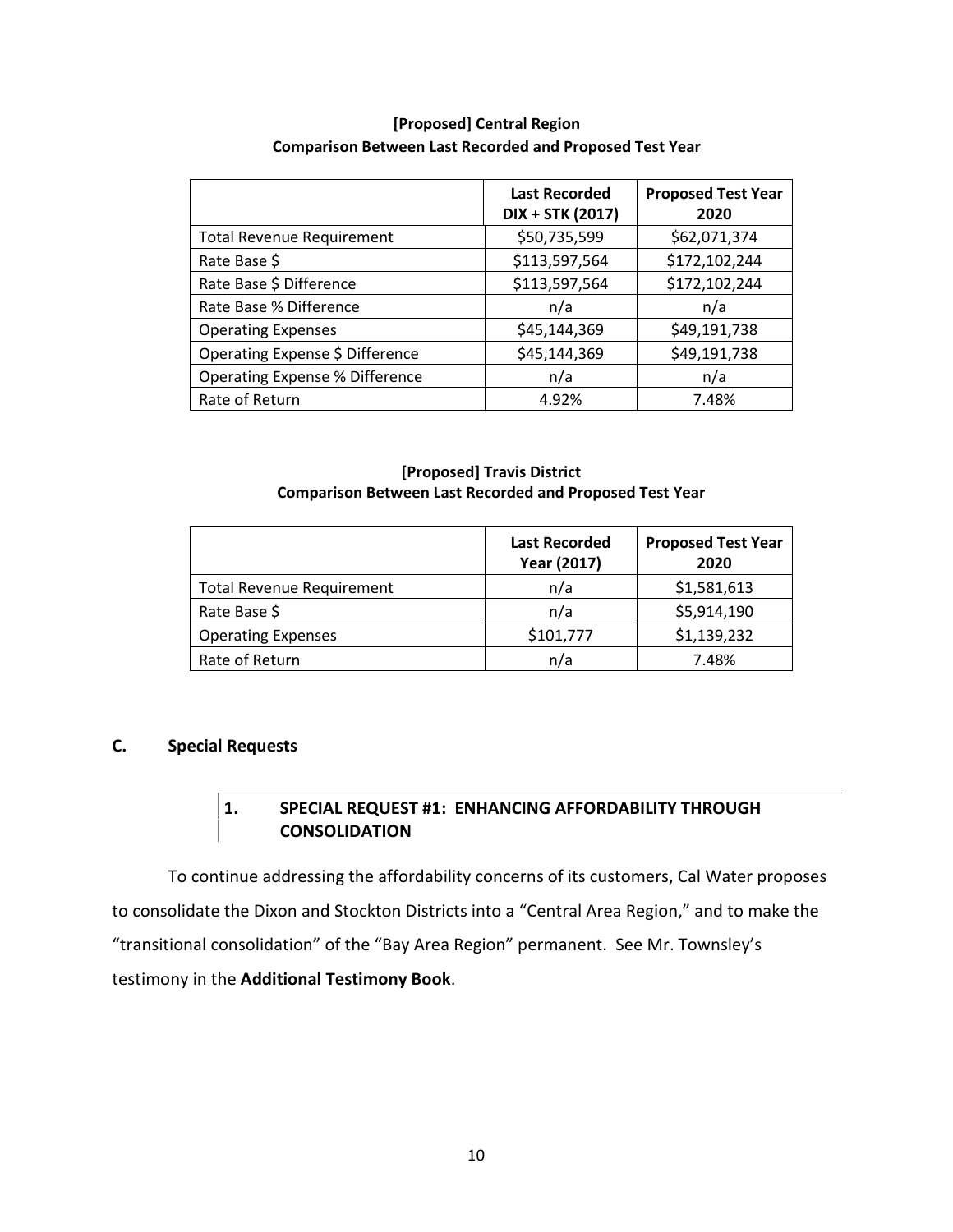# **2. SPECIAL REQUEST #2: MODIFYING RATE SUPPORT FUND**

The Rate Support Fund (RSF) currently provides a rate subsidy to customers in small, high-cost areas, and is funded by all Cal Water customers (except LIRA customers in Kern River Valley). Cal Water proposes to retain the explicit RSF subsidy on the customer bills of the Kern River Valley District. Cal Water proposes to eliminate the RSF subsidy provided to Redwood Valley customers during the transition to consolidation into the Bay Area Region. Cal Water also proposes to ease the burden of the 2016 Erskine Fire on the remaining Kern River Valley customers by recovering the remaining costs tracked in the Catastrophic Event Memorandum Account through the RSF program. If Cal Water's proposed creation of a new "Central Region" made up of the Dixon and Stockton Districts is approved, Cal Water recommends providing offsetting revenue of \$1.2 million from the RSF program to moderate the impact of consolidation on Stockton customers. For a discussion of these proposals, see Mr. Townsley's testimony in the **Additional Testimony Book**.

# **3. SPECIAL REQUEST #3: ADJUSTING THE SALES RECONCILIATION MECHANISM ("SRM")**

Cal Water proposes to continue the Sales Reconciliation Mechanism in a modified form. Currently, if the difference between recent and adopted sales is 5% or higher, the SRM is triggered and rates are recalculated based on 50% of the variance (whether higher or lower). Cal Water proposes to retain the 5% trigger, but to recalculate rates by based on 100% of the variance (whether higher or lower), rather than only 50%. This next step in re-setting rates if actual and forecasted sales diverge provides clearer conservation signals to customers, more definitively severs the connection between sales and revenues, and continues the process of minimizing WRAM/MCBA balances. See Mr. Milleman's testimony in the **Additional Testimony Book**.

## **4. SPECIAL REQUEST #4: ELIMINATING 10% CAP ON WRAM RECOVERY**

As discussed in the testimony of Mr. Milleman (see **Additional Testimony Book**), Cal Water urges the Commission to eliminate the current annual cap on authorized revenues that

11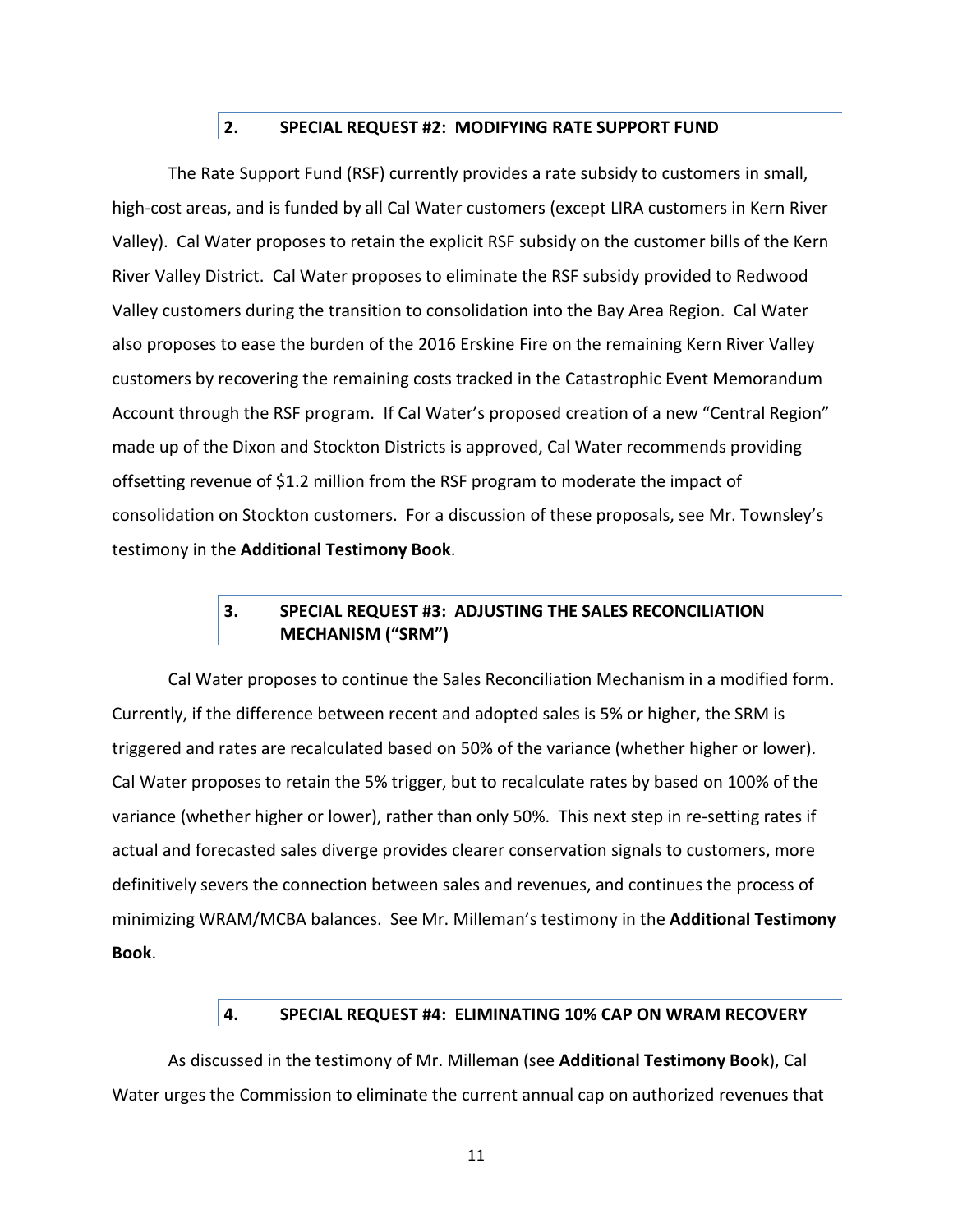Cal Water can recover from customers through the WRAM/MCBA mechanisms. This cap becomes more problematic as the Governor and the State Water Resources Control Board mandate more aggressive conservation measures that are essential for long-term water supply planning, but that will have the more immediate impact of significantly increasing WRAM/MCBA balances.

#### **5. SPECIAL REQUEST #5: EXTENDING SUNSET FOR ADVICE LETTERS**

Cal Water can recover the costs of advice letter projects ("AL projects") approved in the 2015 GRC, up to a specified budget cap, only after a project is completed. The authority to recover costs of AL projects "sunsets" if they are not completed within the GRC cycle (2017- 2019). Cal Water anticipates that certain AL projects will not be completed by the end of 2019, and requests an extension of the sunset for those projects so that they can be completed in the upcoming GRC cycle (2020-2022). In **Attachment A** to this General Report, as well as in **RO** Plant Table 4 of each RO report, the AL projects for which Cal Water is requesting an extension are identified with a completion date of 2020 or later. This request impacts the following areas: Bay Area Region, Bakersfield, Bear Gulch, Dominguez, Los Altos, Stockton, and Customer Support Services. This is discussed in the testimony of Mr. Milleman (see **Additional Testimony Book**). AL projects for which Cal Water is requesting an extension of the sunset are discussed in detailed justifications in **Attachment C** to the RO Report of the relevant ratemaking area.

# **6. SPECIAL REQUEST #6: INCORPORATING SUBSEQUENT RATES CHANGES INTO FINAL RATES**

Cal Water anticipates that, prior to issuance of a final GRC decision by the Commission, the Commission will approve rate and revenue changes in other proceedings, or through the informal advice letter process, that will become effective prior to, or concurrently with, revenue changes adopted in this proceeding. Cal Water requests approval to incorporate such rate and revenue changes into the calculations of the final rates adopted in this proceeding. This is discussed in the testimony of Mr. Milleman (see **Additional Testimony Book**).

12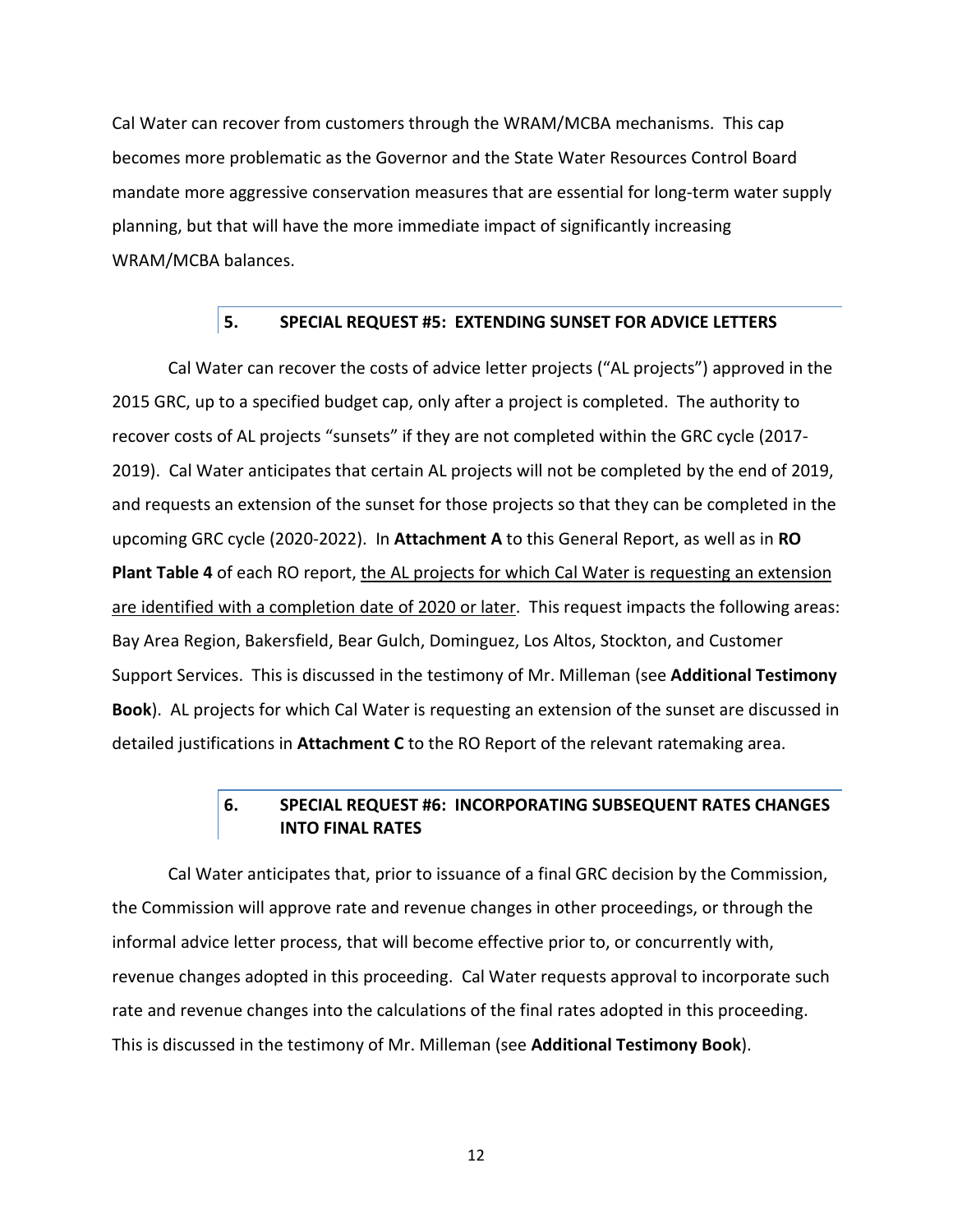# **7. SPECIAL REQUEST #7: ADDITIONAL PROCESSES FOR PD TABLES AND TARIFFS**

Cal Water requests additional scheduling steps in this proceeding to ensure that the rates, tariffs, and tables that support and accompany a final GRC decision are accurate and consistent with the Commission's expressed policies. Cal Water recommends a separate informal process in which Cal Water and ORA are able to develop and validate the necessary tariff schedules, rules, and preliminary statements that should be attached to a final Commission decision. One approach would be for the Assigned Administrative Law Judge to issue a ruling requiring Cal Water and ORA to work together and develop the requested data before a proposed decision is released. Cal Water recommends that such a ruling allow the company and ORA at least one month to develop and review a joint submission, which could then be included in the proposed decision and be subject to review and comment. See the testimony of Mr. Milleman (see **Additional Testimony Book**), and the proposed schedule included as **Attachment A to the Application**, for the details of Cal Water's proposal.

## **8. SPECIAL REQUEST #8: INCENTIVIZING TAXABLE GRANTS**

The Tax Cuts and Jobs Acts unfortunately imposes federal income taxes on grants received by utilities from public agency grantors. Cal Water believes it is in the best interest of its customers to continue to pursue grants to fund necessary plant improvements and additions, especially in its smaller districts. Cal Water is proposing that this new tax be ratebased as an incentive for Cal Water to continue pursuing grant opportunities. This is fully explained in the testimony of Mr. Milleman (see **Additional Testimony Book**)**.**

# **9. SPECIAL REQUEST #9: MERGING VISALIA NON-RESIDENTIAL QUANTITY RATES**

In the Settlement adopted in Cal Water's 2015 GRC, the parties agreed that it was appropriate to merge the two non-residential quantity rates into a single quantity rate. The differential between the non-residential quantity rates was reduced in the last rate case. In this case, Cal Water proposes to completely eliminate the difference and have one quantity rate for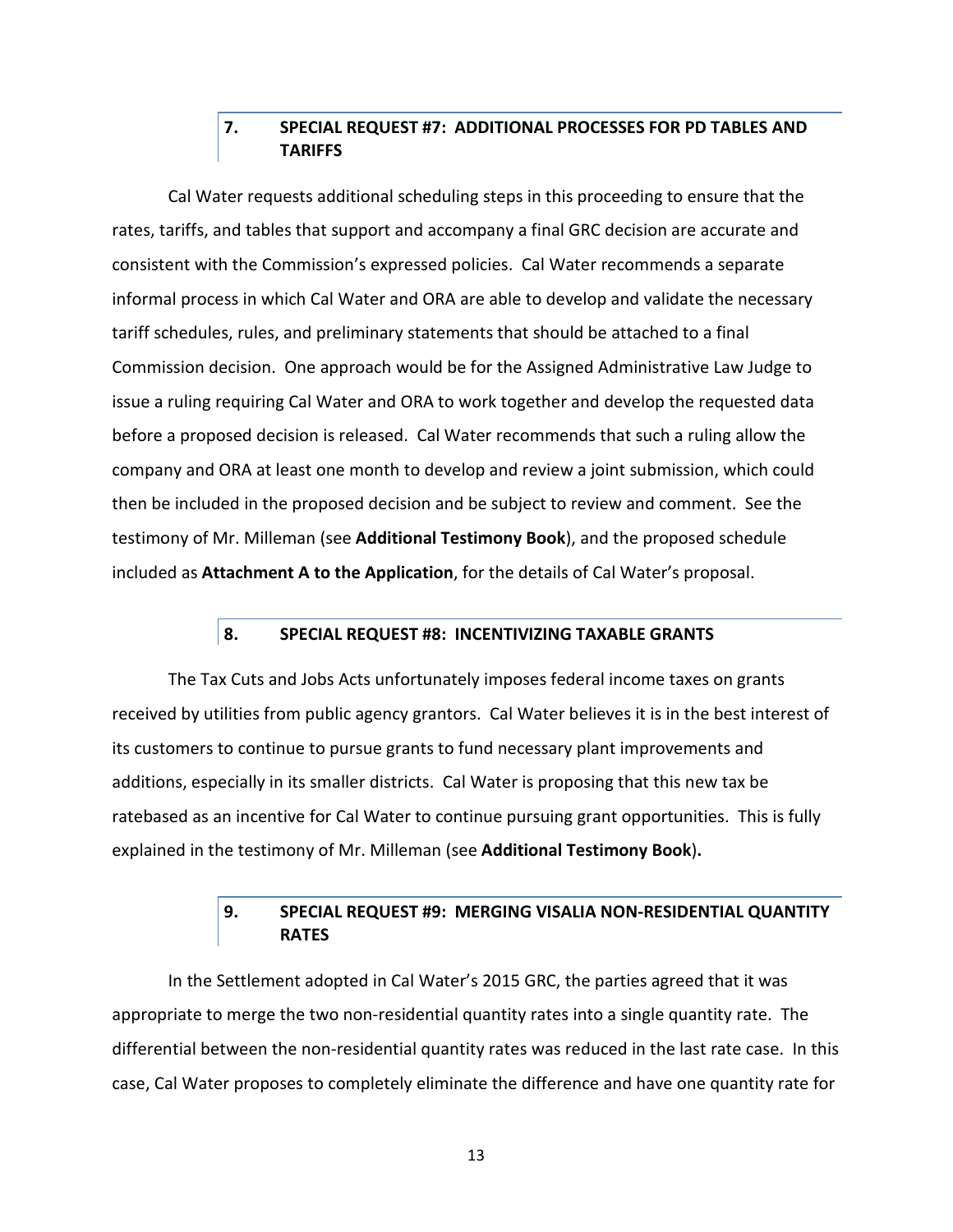non-residential customers. This is explained in greater detail in the testimony of Mr. Milleman (see **Additional Testimony Book**).

## **10. SPECIAL REQUEST #10: "SALINAS VALLEY REGION"**

The Commission approved the consolidation of Cal Water's Salinas and King City operating districts into one ratemaking area called "Monterey Region" in Cal Water's last rate case. This has generated confusion between Cal Water's service areas and that of California-American Water Company's "Monterey" district. Cal Water proposes the simple solution of changing the name of its Monterey Region to the "Salinas Valley Region." In addition to limiting future regulatory confusion, this name more appropriately aligns geographically with Cal Water's Salinas and King City operating districts and with the perceptions of our customers.

# **11. SPECIAL REQUEST #11: ADDING "FACILITIES FEES" IN BAYSHORE AND BEAR GULCH AREAS**

Cal Water is requesting authority to collect "facilities fees" (also referred to as lot fees, water supply fees, or special facilities fees) in its Bayshore and Bear Gulch operating districts in a manner similar to the facilities fees already authorized in other districts (see tariff Rule 15, Section C.1.e.). The purpose of the proposed facilities fee is to equitably charge those who are adding incremental water supply demands on the system, generally from growth, as discussed in the testimony of Mr. Wagner (see **Additional Testimony Book**).

# **12. SPECIAL REQUEST #12: EXTENDING CERTAIN BALANCING AND MEMO ACCOUNTS**

Cal Water proposes to extend the Chromium-6 Memorandum Account and the Asbestos Memorandum Account because the reasons for originally opening these accounts are still present. As discussed in Mr. Milleman's testimony in Chapter 22 of the **Additional Testimony Book**, a final Maximum Contaminant Level (MCL) for chromium-6 is still under consideration by the state, and Cal Water continues to be faced with asbestos lawsuits.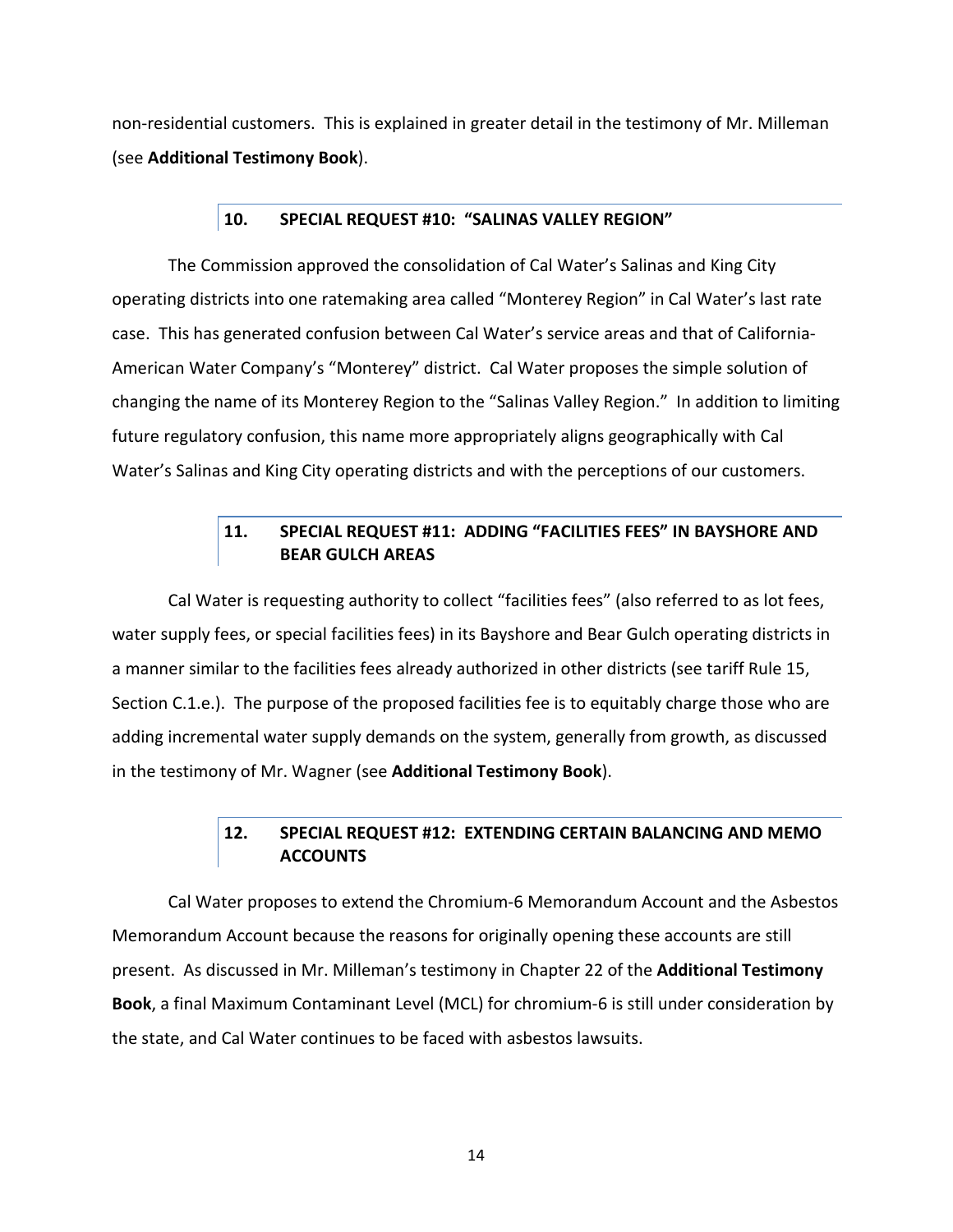# **13. SPECIAL REQUEST #13: AMORTIZING CERTAIN BALANCING AND MEMO ACCOUNTS**

Cal Water requests amortization of specified amounts in the Chromium-6 Memo Account and in the General District Balancing Accounts via Tier 1 advice letter. In addition, to the extent that there are remaining balances in the following accounts as of December 31, 2019, Cal Water requests recovery via a Tier 2 advice letter: Chromium-6 Memo Account, TCP Litigation Memo Account, and the General District Balancing Accounts. The basis for the requested amortizations is described in Chapter 22 of the **Additional Testimony Book**,

## **14. SPECIAL REQUEST #14: APPROVING NEW BALANCING ACCOUNTS**

Consistent with decisions in the 2012 and 2015 GRCs, Cal Water requests approval for three new balancing accounts to track differences between actual and adopted amounts during the 2020-2022 GRC cycle. A new Conservation Expense Balancing Account is discussed in the testimony of Ken Jenkins (see **Additional Testimony Book**). A new Pension Cost Balancing Account and a new Health Cost Balancing Account are discussed in the testimony of Tom Smegal (see **Additional Testimony Book**).

#### **15. SPECIAL REQUEST #15: UPDATING LEGACY FIRE SPRINKLER DISCOUNTS**

In Cal Water's last GRC, the Commission approved a company-wide methodology based on Standard Practice U-7-W to calculate a reduced service charge for residential customers who have larger water meters due to fire flow requirements for indoor fire sprinklers. In areas that had an existing fire sprinkler discount based upon a legacy methodology, Cal Water did not implement the new methodology. These included the Dixon, Hermosa-Redondo, and Livermore Districts, as well as the Los Angeles County and Bay Area Regions. In this GRC, Cal Water proposes to now apply the new methodology the residential fire sprinkler discounts in this area, as discussed in the testimony of Mr. Milleman in the **Additional Testimony Book**.

15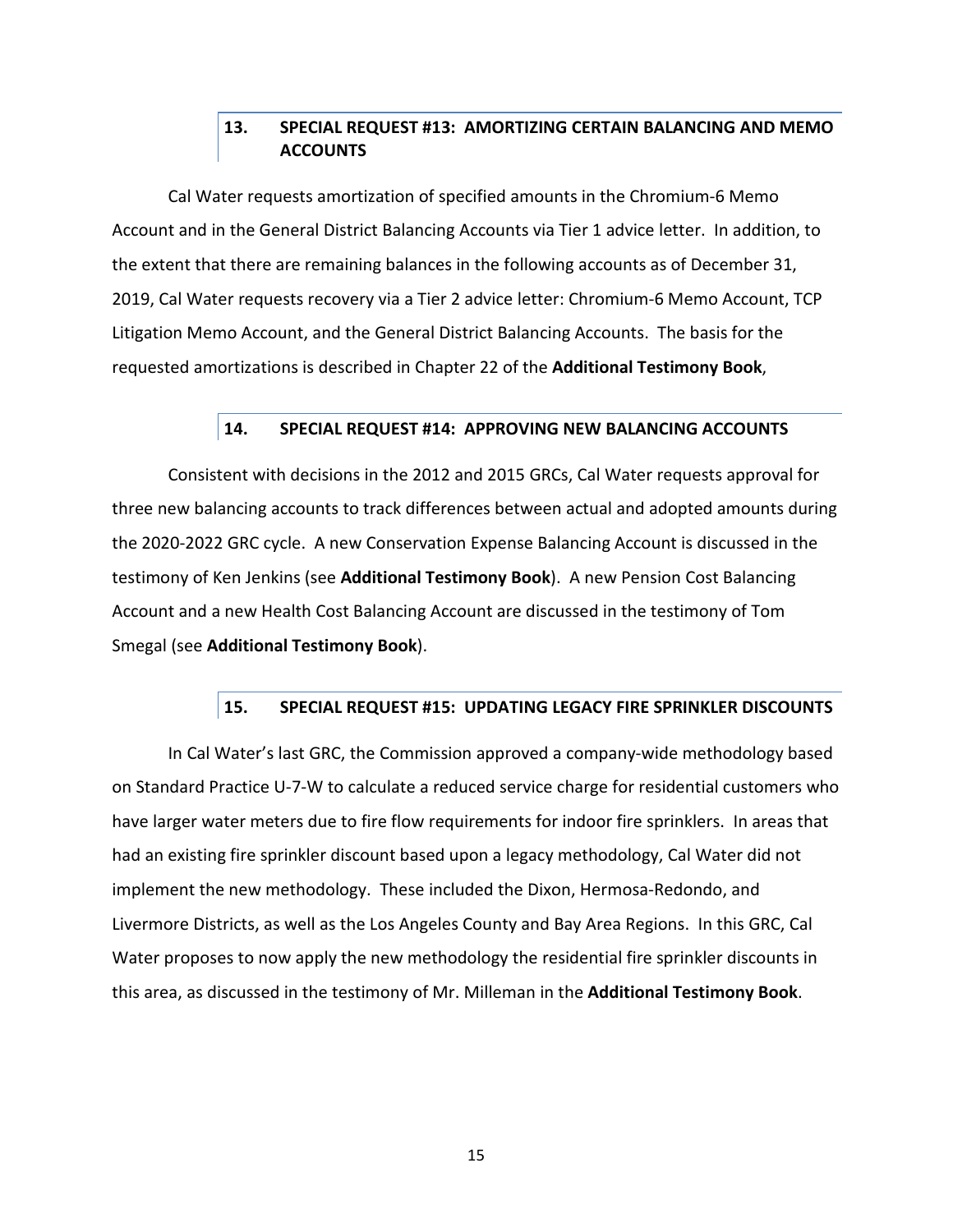# **16. SPECIAL REQUEST #16: APPLYING PV PIPELINE COSTS TO PALOS VERDES CUSTOMERS**

Cal Water proposes to restructure the tariffs in the Los Angeles County Region so that costs related to the PV Peninsula Water Reliability Project (PV Pipeline) currently under construction are borne by Palos Verdes customers, and not Antelope Valley customers. The PV Pipeline was approved as two advice letter projects in D.16-12-047 – the Crenshaw Ridge Supply project (PID 98326) and the D-500 Pipeline (PID 98358) – for a total of \$57 million, and is scheduled for completion by the end of 2019.

Cal Water has made significant progress on these projects, which are unprecedented in both size and scope for the company. Due to environmental, permitting, and other challenges discussed in Attachment C to this RO Report (see the Additional Project Justification for PIDs 98326 and 98358), Cal Water is requesting an additional \$39.6 million in this case for the PV Pipeline. Cal Water proposes to create two sets of tariffs – one for Palos Verdes and one for Antelope Valley – so that only rates for Palos Verdes customers include the revenue requirement for these additional costs. (When Cal Water seeks recovery for the PIDs 98326 and 98328 via a Tier 2 advice letter, Cal Water will similarly be proposing a rate increase that only affects Palos Verdes customers.)

#### **17. SPECIAL REQUEST #17: APPROVING NEW ALGAE MEMO ACCOUNT**

Cal Water requests authority to open a new Algae Memo Account. Harmful algae in surface water is becoming an increasing concern to the Environmental Protection Agency (EPA), the State Water Resource Control Board (SWRCB). The existing treatment process at Cal Water's surface water treatment plants cannot adequately remove T&O compounds or nonintact algal toxins. Cal Water's rates do not include potential costs associated with treating surface water for the removal of harmful algae. As discussed in Mr. Milleman's testimony in the **Additional Testimony Book**, an Algae Memo Account would provide Cal Water regulatory protection if we needed to treat and remove harmful algae from our finished water supplies.

16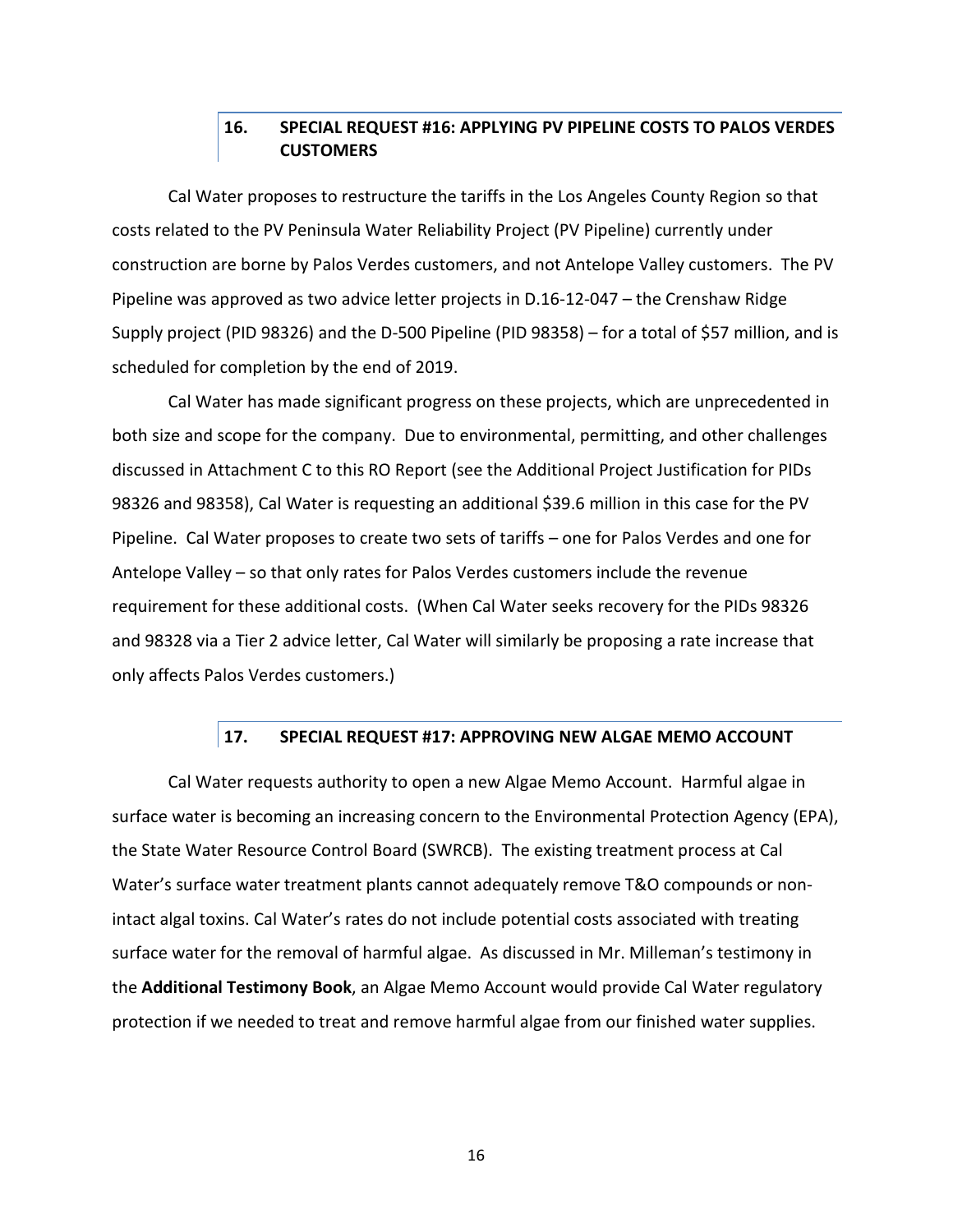### **III. DESCRIPTION OF APPLICANT**

In support of its request, Cal Water represents the following:

A. The legal name of Applicant is California Water Service Company. Its principal place of business is located at 1720 N. First Street, San Jose, California 95112.

B. Applicant is engaged in the business of supplying and distributing water for domestic, commercial, industrial, and landscaping purposes in service territories designated by the CPUC located in 20 ratemaking districts throughout the state.

C. Cal Water currently has an outstanding request for a CPCN before the Commission to own and operate portions of Travis Air Force Base as an additional regulated ratemaking area (A.17-05-022).

D. Applicant is a California corporation. A copy of Applicant's Restated Articles of Incorporation, certified by the California Secretary of State, was filed with the Commission in connection with Application 96-12-029.

E. Applicant's most recent financial statements are in the 2017 Proxy Statement provided as **Attachment B** to this Application.

F. General descriptions of Applicant's properties and the area of its operations are provided in the Reports on the Results of Operation that are presented for each district and for Customer Support Services (formerly General Office).

## **IV. CONTACT INFORMATION**

Correspondence and communications with respect to this Petition should be addressed

to:

Paul G. Townsley Vice-President, Regulatory Affairs & Corporate Relations California Water Service Company 1720 N. First Street San Jose, California 95112 Telephone: (408) 367-8223 Facsimile: (408) 367-8426 ptownsley@calwater.com

With copies to: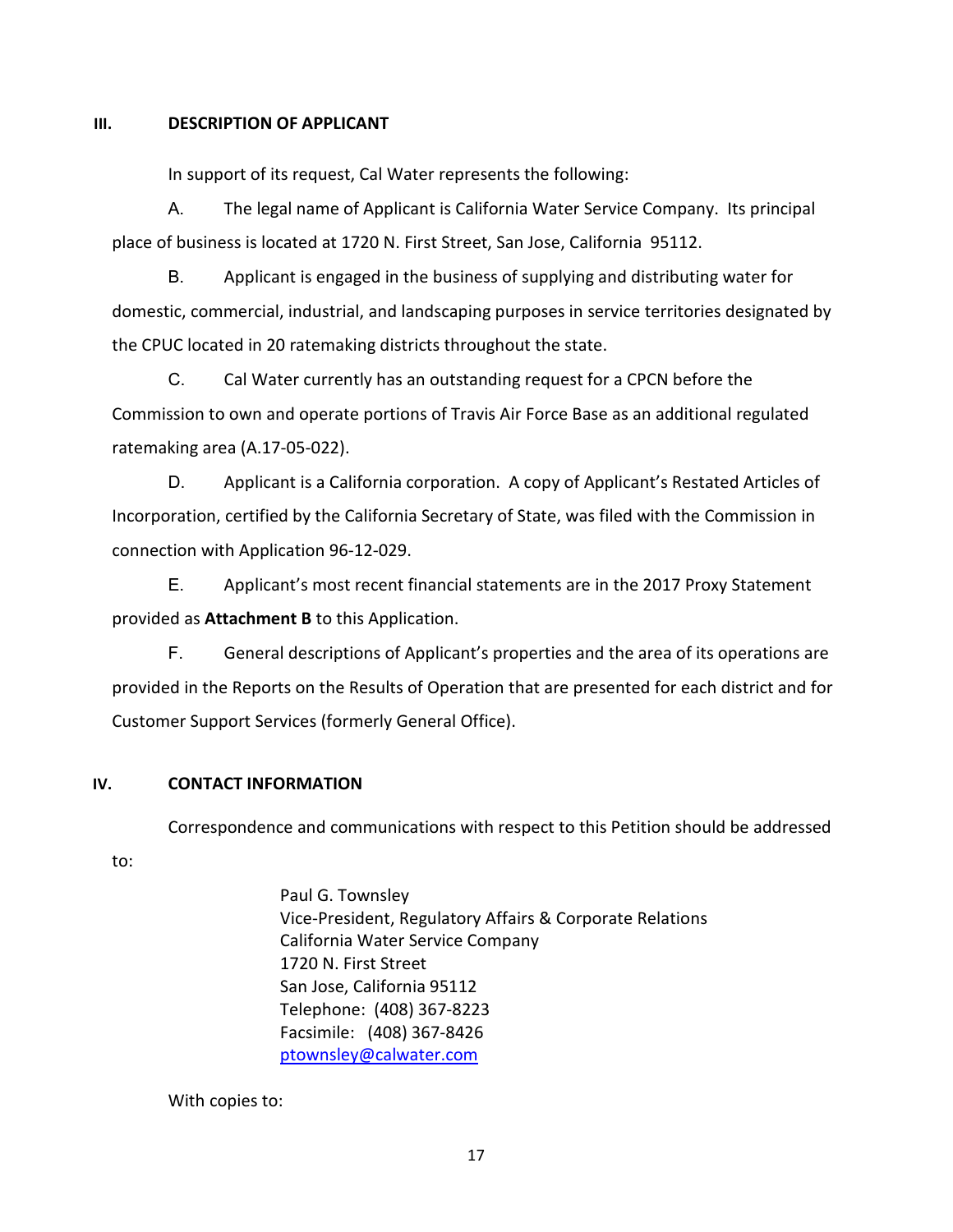Natalie D. Wales Director of Regulatory Policy California Water Service Company 1720 N. First Street San Jose, California 95112 Telephone: (408) 367-8566 Facsimile: (408) 367-8426 nwales@calwater.com

# **V. PROCEDURAL MATTERS**

A. Category – This proceeding is categorized as ratesetting.

B. Need for Hearing – Cal Water believes there may be a need for an evidentiary hearing.

C. Issues – The issues raised in this Application include the standard issues relating to a general rate increase request, as well as certain Special Requests that are enumerated herein in Section II.

D. Schedule – Cal Water provides a proposed schedule in this proceeding (Attachment A to this Application), *however suggests that Cal Water and the Office of Ratepayer Advocates develop and submit a joint proposed schedule in advance of the Prehearing Conference in this case.*

# **VI. REQUIREMENTS OF RULE 3.2 (APPLICATIONS FOR AUTHORITY TO INCREASE RATES)**

A. This Application meets the requirements of Rule 3.2 (applicable to applications other than those for general rate increases) as described below.

B. Materials meeting the requirements of the following subsections of Rule 3.2(a) are provided in the attachments to this Application (as identified in Section VII below):

- Rule 3.2(a)(1): Balance Sheet and Income Statement
- Rule 3.2(a)(2): Statement of Presently Effective Rates
- Rule 3.2(a)(4) and (5): Summary of Earnings

C. As required by Rule 3.2(a)(3), the increases proposed by Cal Water are provided in Attachment G to this Application.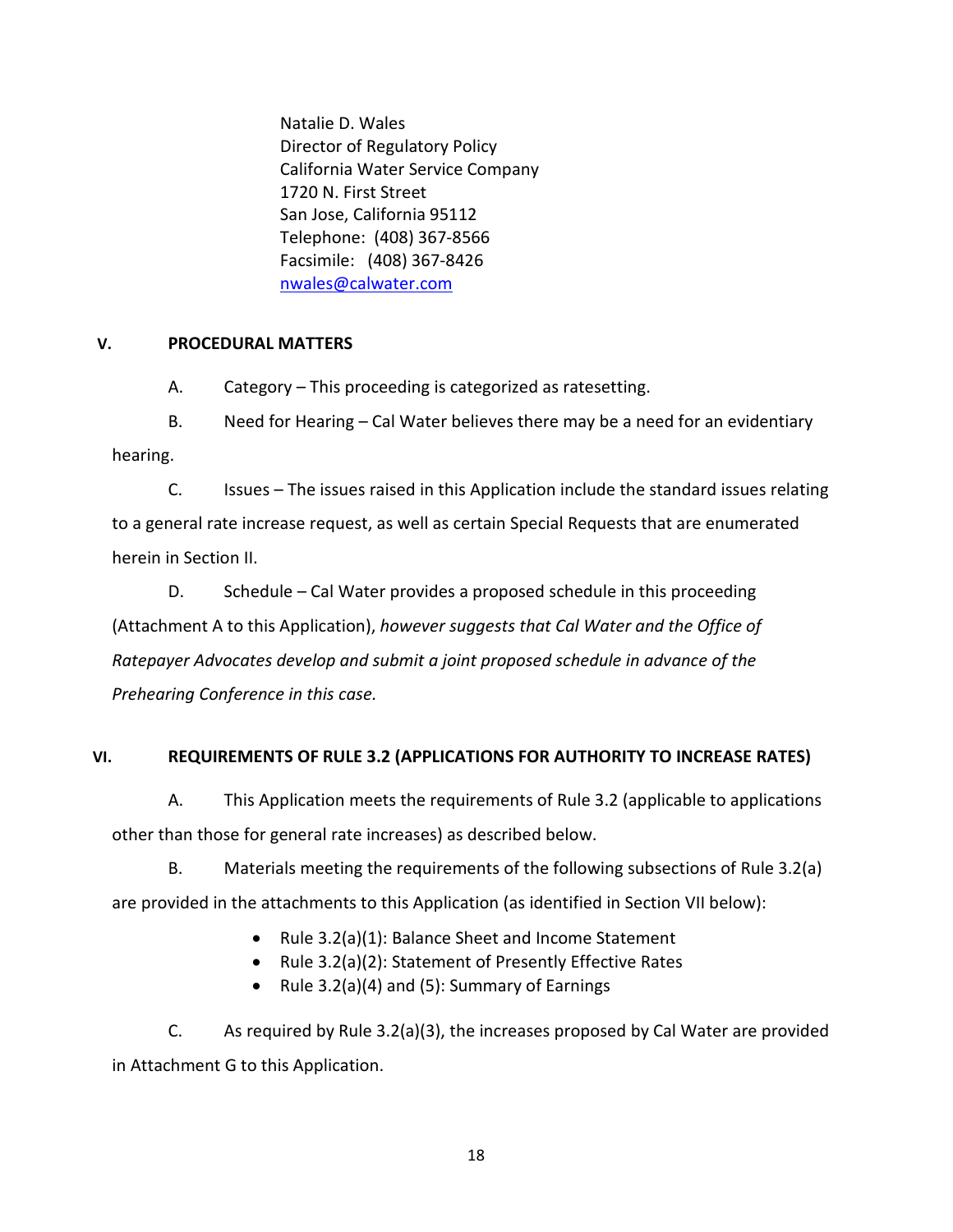D. Cal Water will provide the notices required by Rule 3.2, subsections (b) through (d), and file the associated proofs of compliance.

# **VII. CONTENTS OF THIS GENERAL RATE CASE APPLICATION**

Cal Water's general rate case filing includes the following materials:

| <b>Filed with CPUC Docket Office</b>      |                                                  |  |  |  |
|-------------------------------------------|--------------------------------------------------|--|--|--|
| <b>2018 General Rate Case Application</b> |                                                  |  |  |  |
| Attachment A                              | Proposed Procedural Schedule                     |  |  |  |
| Attachment B                              | Proxy Statement (Including Financial Statements) |  |  |  |
| Attachment C                              | <b>Summary of Earnings</b>                       |  |  |  |
| Attachment D                              | Proposed Customer Notice [not approved by PAO]   |  |  |  |
| Attachment E                              | <b>Current Tariffs</b>                           |  |  |  |
| Attachment F                              | <b>Proposed Tariffs</b>                          |  |  |  |

| <b>Supplemental Materials (Served Only)</b> |                                                                                                    |                                                                            |  |  |
|---------------------------------------------|----------------------------------------------------------------------------------------------------|----------------------------------------------------------------------------|--|--|
| <b>Book</b>                                 | Company-Wide Reports (Witness)                                                                     | <b>Short Title</b>                                                         |  |  |
| 1                                           | General Report (Milleman)                                                                          | <b>General Report</b>                                                      |  |  |
| 2                                           | Additional Testimony Book (various)                                                                | <b>Additional Testimony</b>                                                |  |  |
| 3                                           | Report on Unregulated and Affiliate Operations<br>(Milleman)                                       | Unregulated/Affiliate<br>Report                                            |  |  |
| 4                                           | M.Cubed Reports – Conservation, Sales and<br>Services, and Rate Design (M.Cubed)                   | Conservation Report,<br>Sales and Services<br>Report,<br>Rate Design Memos |  |  |
| 5A                                          | Metro Districts Depreciation Study as of December<br>31, 2016 (Robinson)<br>(consists of 3 books)  | Depreciation Reports                                                       |  |  |
| 5Β                                          | Valley Districts Depreciation Study as of December<br>31, 2016 (Robinson)<br>(consists of 3 books) |                                                                            |  |  |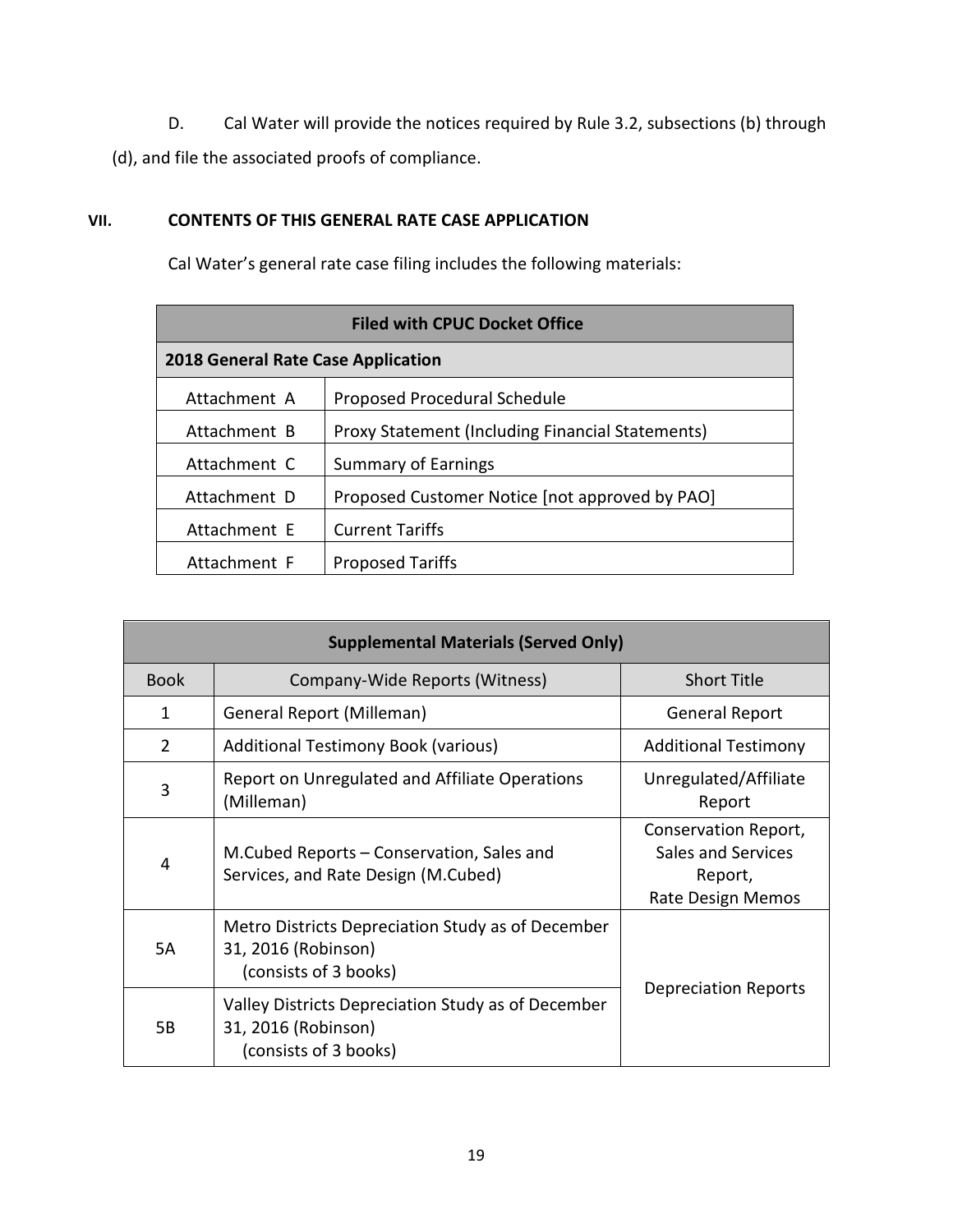| 5C                         | Dominguez Water Depreciation Study as of<br>December 31, 2016 (Robinson)<br>(consists of 1 book)                                                                                                                                                                                                                                                                                                                                                                           |                                 |
|----------------------------|----------------------------------------------------------------------------------------------------------------------------------------------------------------------------------------------------------------------------------------------------------------------------------------------------------------------------------------------------------------------------------------------------------------------------------------------------------------------------|---------------------------------|
| 6                          | Minimum Data Requirements Book (Milleman)                                                                                                                                                                                                                                                                                                                                                                                                                                  | <b>MDR Book</b>                 |
| 7                          | Report on Lead-Lag Study (Milleman)                                                                                                                                                                                                                                                                                                                                                                                                                                        | Lead-Lag Study                  |
| 8                          | <b>Public*</b> Confidentiality Matrices                                                                                                                                                                                                                                                                                                                                                                                                                                    | <b>Confidentiality Matrices</b> |
| <b>Book</b>                | Area-Specific Reports (Witness)                                                                                                                                                                                                                                                                                                                                                                                                                                            | <b>Short Title</b>              |
| 9<br>$(22 \text{ total})$  | Results of Operations Reports <sup>5</sup> (Milleman)<br>Att. A: RO Workpaper and Plant Tables<br>Att. B: Recorded Plant for 5 Years<br>Att. C: Additional Capital Project Justifications<br>Att. D: Detail of ACB Projects Less than \$100K<br>Att. E: Detail of Non-Specific Carryover Projects<br>Att. F: O&M and A&G by USOA<br>Att. G: Present & Proposed Depreciation Rates<br>[Note: Area-specific issues are included in some<br>RO Reports as Attachment H and I] | <b>RO Report</b>                |
| 10<br>$(24$ total)         | Urban Water Management Plans <sup>6</sup>                                                                                                                                                                                                                                                                                                                                                                                                                                  | <b>UWMP</b>                     |
| 11<br>$(22 \text{ total})$ | <b>Public*</b> Capital Project Justification Books <sup>7</sup><br>(Wagner)                                                                                                                                                                                                                                                                                                                                                                                                | Capital Book                    |
| 12<br>$(22 \text{ total})$ | <b>Public*</b> Water Supply & Facilities Master Plans <sup>8</sup>                                                                                                                                                                                                                                                                                                                                                                                                         | WS&FMPs                         |

*\* Confidential versions are available to CPUC staff and to parties who sign a Nondisclosure Agreement ("NDA").* 

<sup>&</sup>lt;sup>5</sup> There are RO Reports for the following areas: BAR, BKD, BG, CHI, DIX, DOM, ELA, HR, KRV, LIV, LAR, LAS, MOR, MRL, ORO, SEL, STK, VIS, WLK, WIL, CSS, and Travis (also contains project justifications).

<sup>&</sup>lt;sup>6</sup> There are Urban Water Management Plans for the following areas: AV, BAY-MPS, BAY-SSF, BKD, CHI, DIX, DOM, ELA, HR, KC, KRV, LIV, LAS, MRL, ORO, PV, SLN, SEL, VIS, WLK, and WIL.

<sup>&</sup>lt;sup>7</sup> There are Capital Project Justification Books for the following areas: BAR, BKD, BG, CHI, DIX, DOM, ELA, HR, KRV, LIV, LAR, LAS, MOR, MRL, ORO, SEL, STK, VIS, WLK, WIL, CSS, and Common Plant. (Capital project justifications for Travis are included in the RO Report for Travis.)

<sup>&</sup>lt;sup>8</sup> There are Water Supply & Facilities Master Plans for the following areas: BAY-MPS, BAY-SSF, RDV, BKD, BG, BG Skyline/Old La Honda, CHI, DIX, ELA, KRV, KC, LIV, LAS, MRL, ORO, RDOM (DOM, HR, PV), SLN, SEL, STK, VIS, WLK, and WIL.